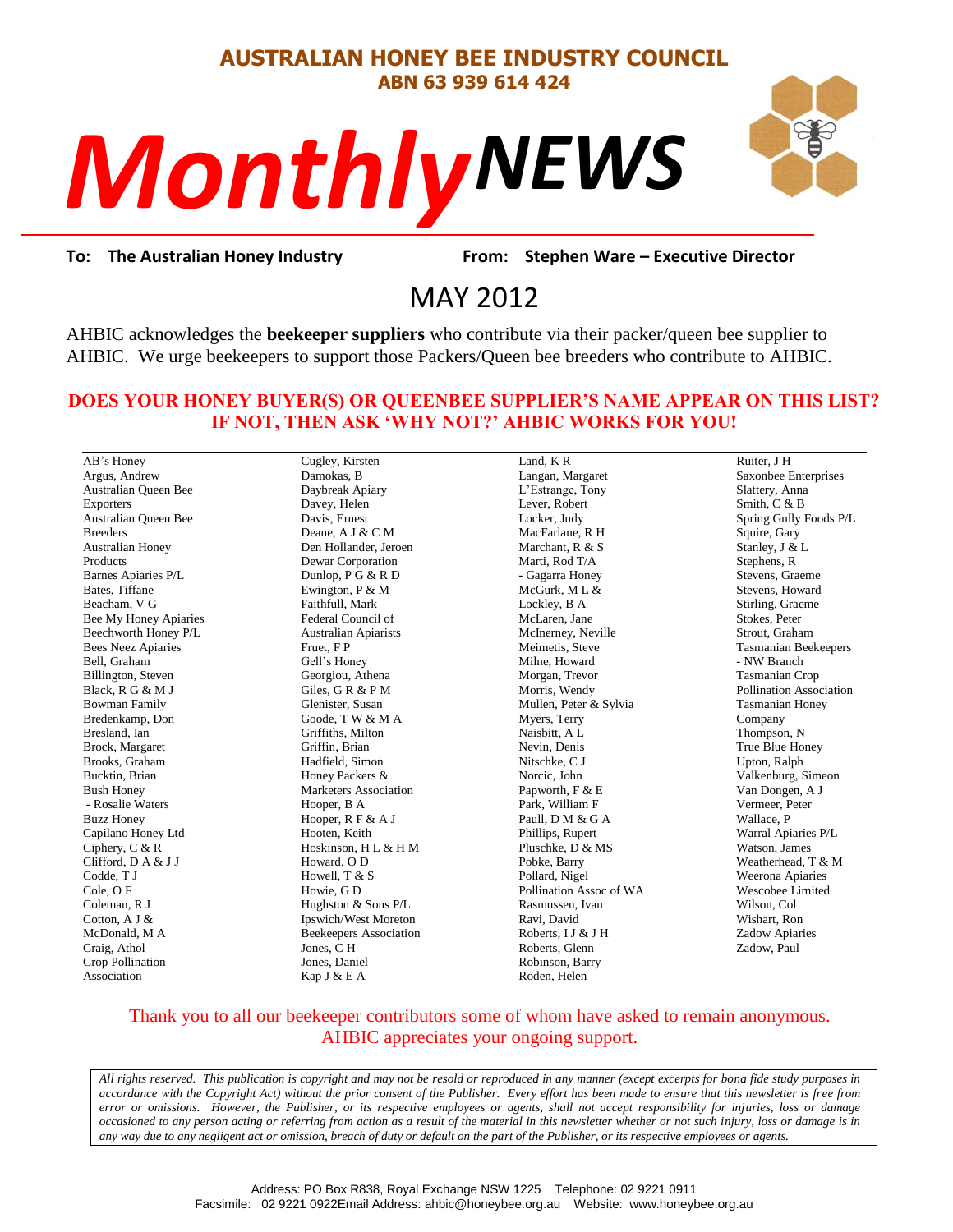*The following provides an update of recent activities of AHBIC naturally if you should seek any further clarification please do not hesitate to contact the AHBIC office.*

# **2011-2012 AHBIC ANNUAL REPORT**

On behalf of the Australian Honey Bee Industry Council it gives me great pleasure to present the 2011/2012 Annual Report.

I would also put on record my thanks to my fellow AHBIC Board Members. I acknowledge the presence of: Ed Planken, Ian Zadow, Trevor Morgan, Rod Pavy and Ken Gell.

I would like to particularly thank those beekeepers who contributed to the Industry by either:

- Providing a voluntary contribution to AHBIC
- Contributed their time to member bodies of AHBIC
- Assisted with the *Apis cerana* incursion in Queensland.

#### **APIS CERANA TRANSITION TO MANAGEMENT**

- $\triangleright$  Funding of the Transition to Management has been agreed on the basis of A\$2 million from the Federal Government, \$600,000 from the Queensland Government and \$400,000 from Industry.
- $\triangleright$  The project is being managed by a Transition to Management group comprising the Federal and Queensland Governments and Industry and the Secretariat is provided by Plant Health Australia.
- $\triangleright$  Additionally, there is a scientific advisory group to provide input into the programme which again includes Industry, Government officers and individuals with specific expertise.

I am aware that Industry was fully supportive of eradication however, in simple terms, we were outvoted by various States and the Transition to Management outcome was the best position that could be achieved.

#### **KEY ELEMENTS OF TRANSITION TO MANAGEMENT PLAN**

- $\triangleright$  Development of methods to suppress Asian Honey Bee (AHB).
- $\triangleright$  Early detection of new incursions of AHB.
- The development of public awareness and the adoption of tools and strategies to control AHB.

Although agreement was reached not to eradicate the Asian Honey Bee, we are using the monies made available to invest in projects which we believe will ensure that we have systems in place to control Asian honey bees where they affect commercial honey bee industry.

We are also trialling remote poisoning and the use of Fiprinol to control Asian bees.

We are optimistic that some of the research work we are doing and projects being run, may in the longer term, allow us to revisit the possibility of eradication.

#### **BIOSECURITY FUNDING ARRANGEMENTS**

- $\triangleright$  Industry's funding for disease and pest responses is paid by beekeepers through a compulsory levy of 0.07c/kg to Animal Health Australia (AHA).
- $\triangleright$  We have now sought permission from Government to impose an additional \$50.00 compulsory registration fee on all apiarists both commercial and non-commercial.
- $\triangleright$  This additional charge would raise approx. \$500,000 per annum to add to Industry's ability to respond to incursions - the next obvious incursion being Varroa.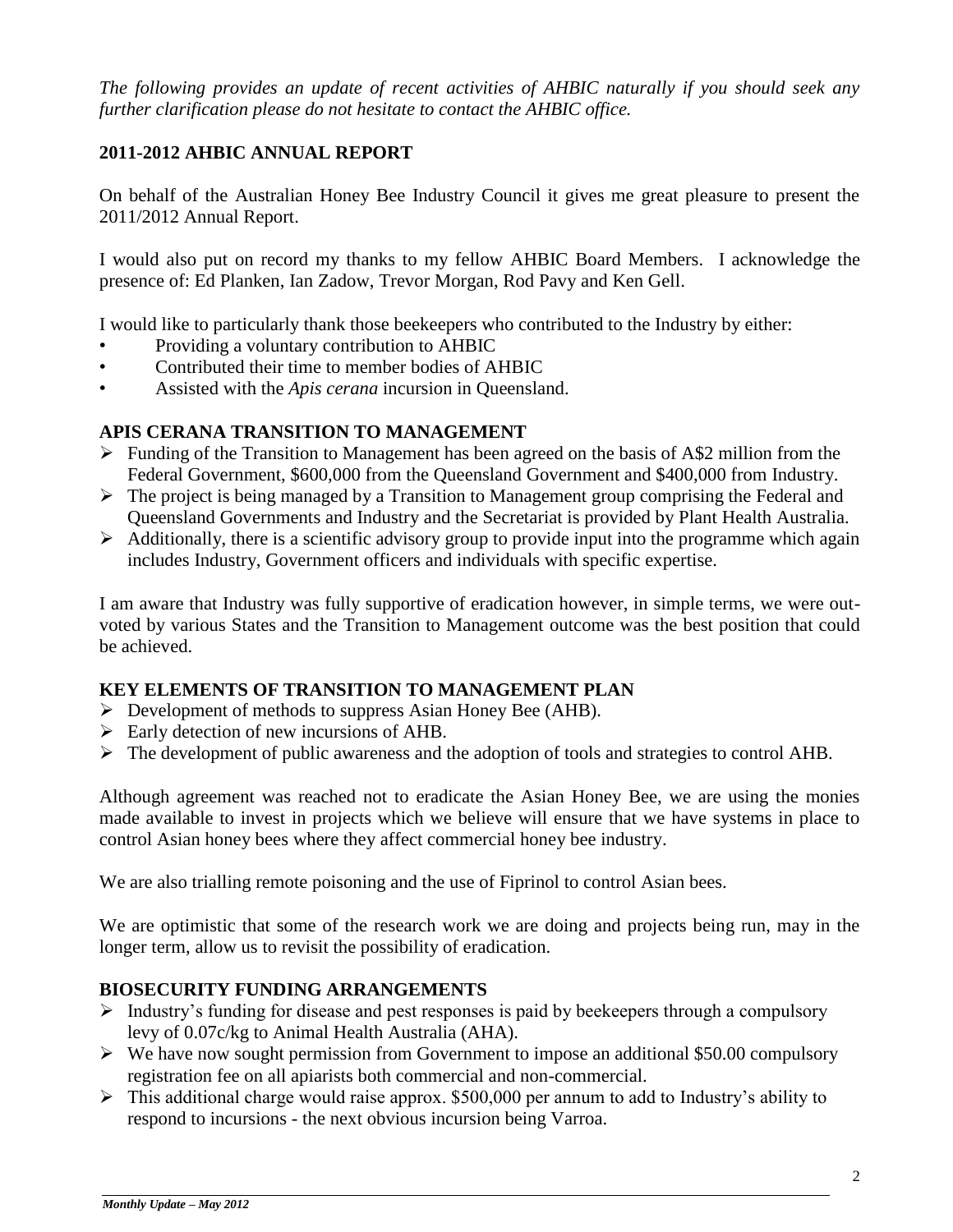$\triangleright$  We have also reopened negotiations of appropriate cost-sharing arrangements with the pollination industries through Plant Health Australia.

# **BIOSECURITY FUNDING ARRANGEMENTS**

 $\triangleright$  What is of concern to industry is the sheer size of cost of incursions. Early figures from the Queensland Government indicated that the total cost of eradication if the Asian Honey Bee had proceeded, would have been A\$25 million with Industry share being A\$5 million.

# **EASTERN CREEK QUARANTINE STATION**

- $\triangleright$  A Risk Assessment Analysis has now been completed and it will again be available for imported bees.
- $\triangleright$  In 2015, this facility will close and the Federal Government has allocated A\$380million over seven years for the construction of the new facility in Victoria.

Industry has expressed concern at the location of the facility in Victoria but we have been informed by the Federal Government although they will support alternate quarantine facilities for the import of bees, they will not provide any other funding other than through the Victorian facility.

#### It is AHBIC's policy:

'That AHBIC support the continuation of a quarantine facility for the import of bees into Australia and seeks to avoid the potential loss of a quarantine facility by supporting a fully funded government quarantine facility.'

# **BEE SURVEILLANCE PROGRAMME**

- $\triangleright$  Currently being managed by Plant Health Australia and funded by the residual A\$150,000 provided to Animal Health.
- $\triangleright$  Basically the money will run out in 2013 and an alternative funding and implementation strategy will need to be found.
- Alternatives include a new programme based on 'Bee Alert' and additional funding coming from the pollination industries.
- $\triangleright$  On the 3<sup>rd</sup> and 4<sup>th</sup> July, Plant Health, RIRDC, industry and Horticulture Australia Ltd (HAL) will workshop these issues.

It is important that Industry have an effective surveillance system in place to give us warning of any new incursion if we are to have any chance of eradication.

# **RESIDUE CONTAMINATION**

- $\triangleright$  Para dichlorobenzene (PDB's) Industry established an Extraneous Residue Limit (ERL) for PDB's which will conclude in 2012. Unfortunately in the last NRS Survey, small detections were recorded. Beekeepers are reminded PDB's are illegal in food products.
- $\triangleright$  Pyrolizidine Alkaloids (PA's) This issue continues to be monitored by the Food Safety Residue Committee of AHBIC and a number of experiments are currently being undertaken on the effects of PA's and the means by which they can be extracted from honey. This is an important issue which industry continues to discuss with Food Standards Australia New Zealand (FSANZ).

Residue contamination will continue to be an on-going issue to Industry. It is a Trade issue and it undermines consumer confidence in our product and the issue of PA's in food is one of increasing international concern.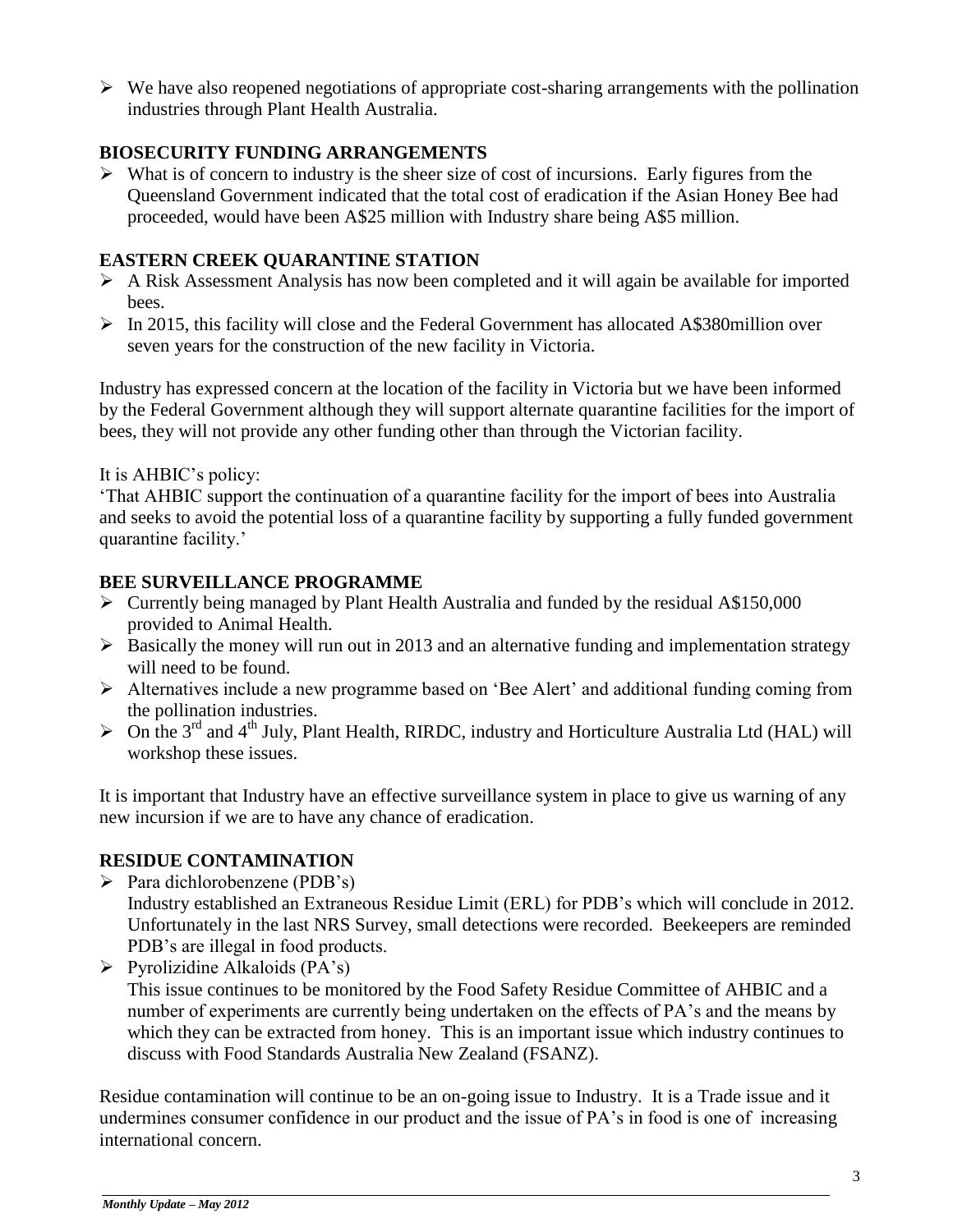## **TRADE ISSUES**

- US beekeepers are using bee viruses to halt the live bee trade with Australia and the *Apis cerana*  incursion is adding to this.
- $\triangleright$  New Zealand beekeepers took out a high court injunction against the import of Australian honey.
- $\triangleright$  The Australian Government is currently negotiating a free trade agreement with Korea which will have the potential for Australian honey to be imported into South Korea without an import quota.

These trade issues continue to be on the table and we have had a number of discussions now with the Federal Government to encourage their resolution. The results are slow but we are encouraged that some progress is being made.

# **SUMMARY**

- $\triangleright$  The AHBIC General Meeting is to be held on 5<sup>th</sup> and 6<sup>th</sup> July in Launceston. Items for discussion include AHBIC's 2012-2017 Business Plan. Included in the Plan is the possible introduction of a Honey Week to promote our products.
- $\triangleright$  Additionally we have listed on the Agenda, discussion of a national AFB programme.
- $\triangleright$  Finally, I would like to thank you the industry for your support in what are definitely difficult times.

As a small industry we again have many issues to confront in the next 12 months. I would like to thank you for your support to date and ask again for your assistance in the coming year.

*Lindsay Bourke*  **Chairman**

# **NATIONAL RESOURCE REPORT**

#### **Victoria**

Since the change in government in Victoria the industry has had mixed messages: First the government needs to be commended for returning 92 bee sites back to industry and are at this moment reviewing at lot of red tape and policy guidelines that is holding back the return of many more sites probably 100 plus, with the plan of putting the buzz back into agriculture program.

Many sites that have not been returned are overgrown and clearing seems to be an issue, buffer zones around reference areas are being questioned, tracks that have been closed are highlighted and National parks attitude towards beekeeping in general is under the microscope, also logging on sites is in question, in general this part of helpfulness from the new government has been good.

However there always is a however.

Promises made at election time about the burning issues has made beekeepers very sceptical of how much ground we really gained, approximately 300,000 ht, double of previous are to be burnt each year with asset protection burning rotating every 5yrs this is around town boundaries. This is where a lot of sites are held so impacts on the industry is likely, this year alone burning was done while grey box was in flower and yielding, burning will be done the same time as our flowering patterns are on. Burning was supposed to protect communities however most of the burning is done in areas of low populated areas to nil populated areas.

Much of our bush land does not need fires as it only creates fuel for the following year and if burnt to many times on a regular basis it will change the ecology of that ecosystem which is bad news for the beekeeping industry as the flora will change.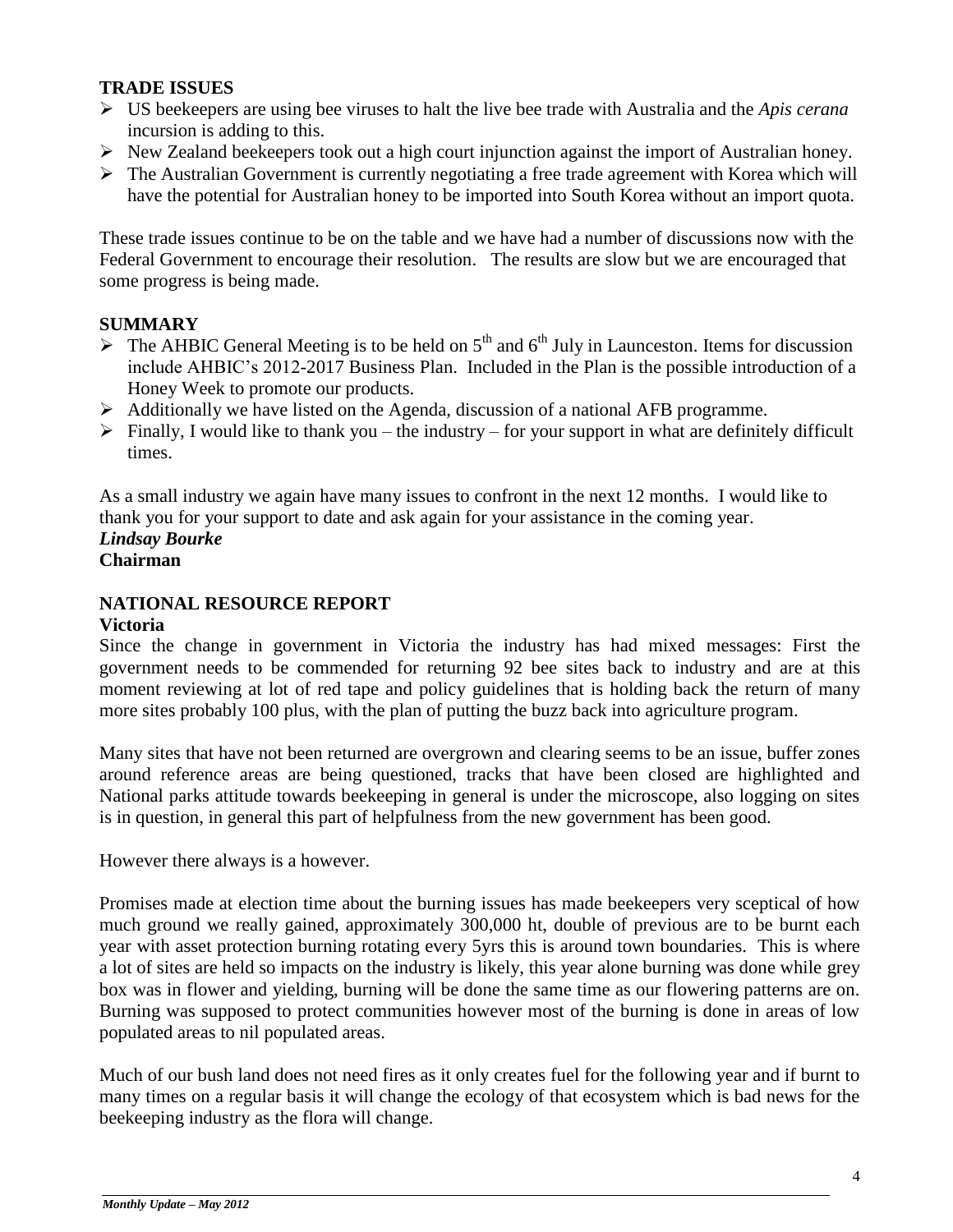Increase in logging is also having an effect on industry and we are in discussion with forest people managers, government and policy makers. Industry is not against logging however we are against clear felling and we are against clear felling on paid up bee sites. At this stage discussion seems to be in the too hard basket as the powerful logging group does not want to give up any of its produce to the beekeeping sector that can harvest it produce in a sustainable way and leave the resource for future generations.

Industry has a good case to be heard and listen to and this government is at least attempting to listen to us.

#### **South Australia**

South Australia is very dry – the bush is doing it tough in most areas.

Most of the government sites are in Ngarkat Conservation Park – Banksia desert country. About 40% of the Banksia sites look good with good Styphelia and Thryptomene in some places, which is good for the bees. While most sites are usable, there are approximately 30% which will not be suitable for the coming winter. At present the Parks and Wildlife department are quite reasonable to get along with. Within reason, the beekeepers have been able to relocate sites and rubble tracks. They are also looking to reform the beekeeper fire brigade which was disbanded  $7 - 8$  years ago.

In the Adelaide Hills and Fleurieu Peninsula the trees are very dry. Dieback in the Lofty ranges and lerps are hammering Red Gums in the Hills and lower South East.

Main concerns in South Australia at present are lerps on several species. Mundulla Yellows, Dieback and cattle are having major impacts on the native resources. Everywhere you go trees are sick or dead. Main prospects will be Stoney Mallee (*E. diversifolia*) and Giant Angular Mallee (*E. incrassata*).

The Murray–Mallee area looks reasonable; the water that flowed down the Murray filled many of the flood plains which has revived much of the vegetation. The Red Gums (*E. camaldulensis*) and River Box (*E. largiflorens*) have budded in most areas. The Mallee had good rain storms in most areas and the bush is looking healthy. There should be patches of White Mallee *(E. gracilis*) flowering during winter/spring.

#### **Western Australia**

WA has continued to have varied flowering as the whole season has done. Many beekeepers built bees during Redgum and produced some honey. In the South there are now good honey flows from the Karri in patches and the Yate in some areas. North of Perth the Banksias are producing and the York gum inland is doing well.

Honey production has been well below average for the season which is ending but the future seems good with the Jarrah budded very well in all areas and River gum also looking good for the spring.

We have had access problems on some of our station country where conservationists have taken over and trying to stop beekeeping activities. Hopefully we have negotiated a settlement which will see half the sites still able to be used.

Dept of Conservation has introduced clearing permits which seem to be devised specifically to make life difficult for the beekeepers especially when last minute decisions to use a particular area are made due to seasonal conditions.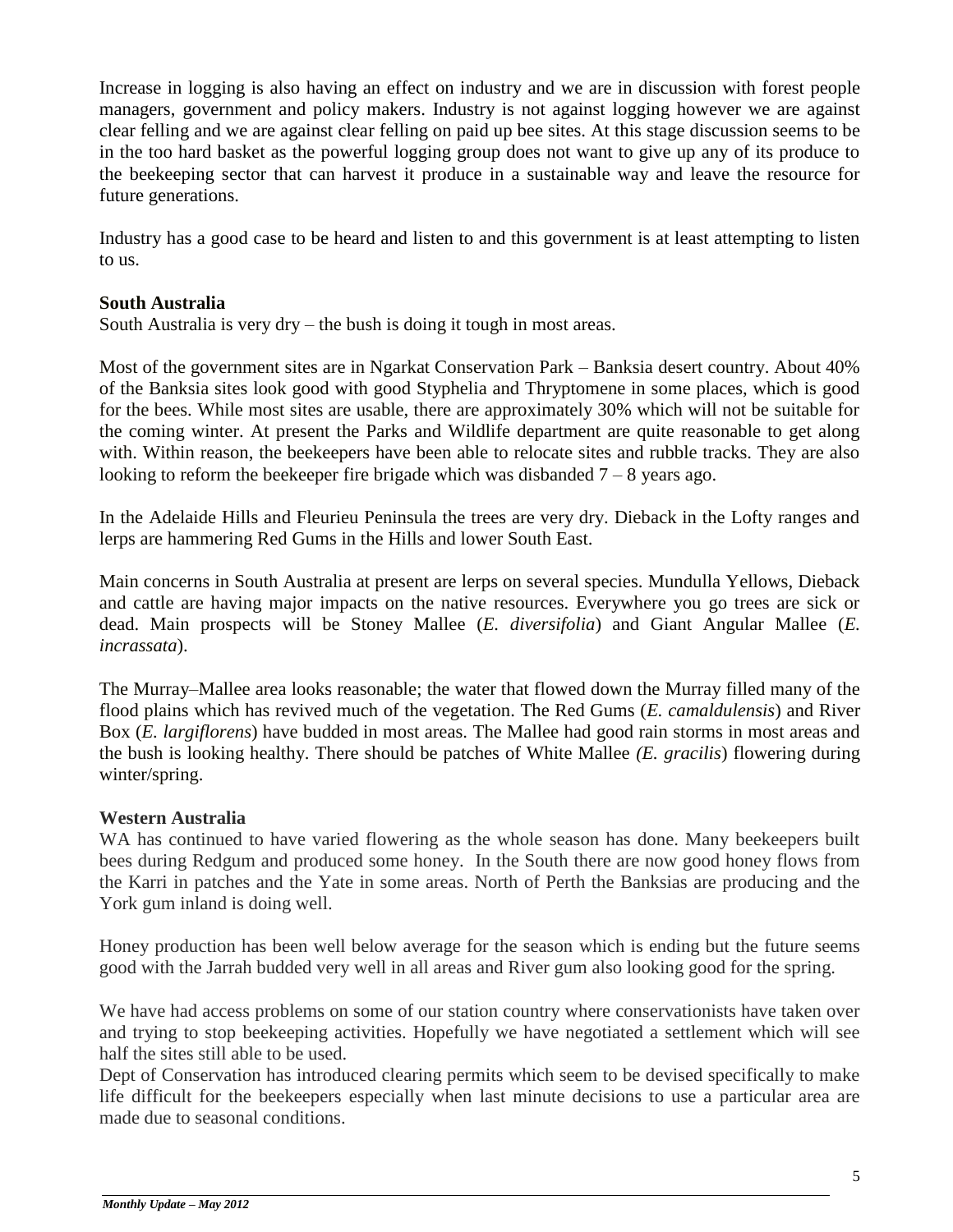Almond plantings are advancing and it will be interesting to see which beekeepers change the use of natural resources in spring to work Almonds. Many beekeepers may have to leave honey flows to go to Almonds.

#### **New South Wales**

Some of the main government related resource issues we are dealing with are:

- 1. LHPA's are currently undergoing another review; it seems as its only months after the last reforms. It appears the main driver being to mount a case to split/ sell off resources which would create a nightmare trying to hold sites for the industry as land is divided up to various entities.
- 2. Some state forest offices in the south of the state are attempting to charge a site transaction fee of up to \$350 per site to transfer from one beekeeper to another. NSWAA is wary that it may be the start of another attempt to start balloting sites which like the site transfer fee is completely untenable. It is also worth noting that NSW forestry is set to become a state owned corporation, is this one of the first steps to privatisation???????
- 3. National Parks are in some cases shifting bee sites from small access roads to shut access to these roads. The sites are being shifted to main roads where distance allows creating in some cases over population of areas.

The other big resource issue is the rapid and vast expansion of coal seam gas and coal mining. This issue to us is very much an unknown and is very hard to get a handle on the true effects to our industry.

Access to forestry sites is also becoming a big problem, with a broke state government and declining monies for road maintenance the road network is slowly getting worse and worse.

Most beekeepers are only expecting an average year with a lot of the eucalypt resources flowering last year (whether they produced or not) they are not expected to back up again. Short term budders and ground flora will need to step up for the state to have even an average year.

## *Ken Gell*

#### **Resource Chairman**

#### **HONEY PACKERS & MARKETERS ASSOCIATION OF AUSTRALIA (HPMAA) REPORT – 2012**

The Honey Packers and Marketers Association members serving the mainstream grocery industry have been under a lot of pressure this last 12 months. The two areas of impact have been prices and margins. The reluctance of the two major supermarkets to automatically increase retail prices when requested affects everyone. Naturally those increased values could flow back to beekeepers. The supermarkets deflation on retail prices (milk, bread, and other staple lines) by squeezing manufacturers and primary producers has been well reported in the media. While everyone loves a bargain, nobody loves it when it is their hip pocket being affected. Industry sources from wider food suppliers to supermarkets, note that strong-arm tactics or implied strong arm tactics for more margins and promotional discounts went unabated throughout the year. That means lower margins for packers as costs for all inputs have risen the same as it has for beekeepers.

Overall the association continued to support the best interests of the Australian apicultural industry and as President I was fortunate enough to be re-elected as Deputy Chair of AHBIC last year allowing direct contact other professional bodies and governments' thus serving industry and the honey packing community.

Overviewing the past year I can report that: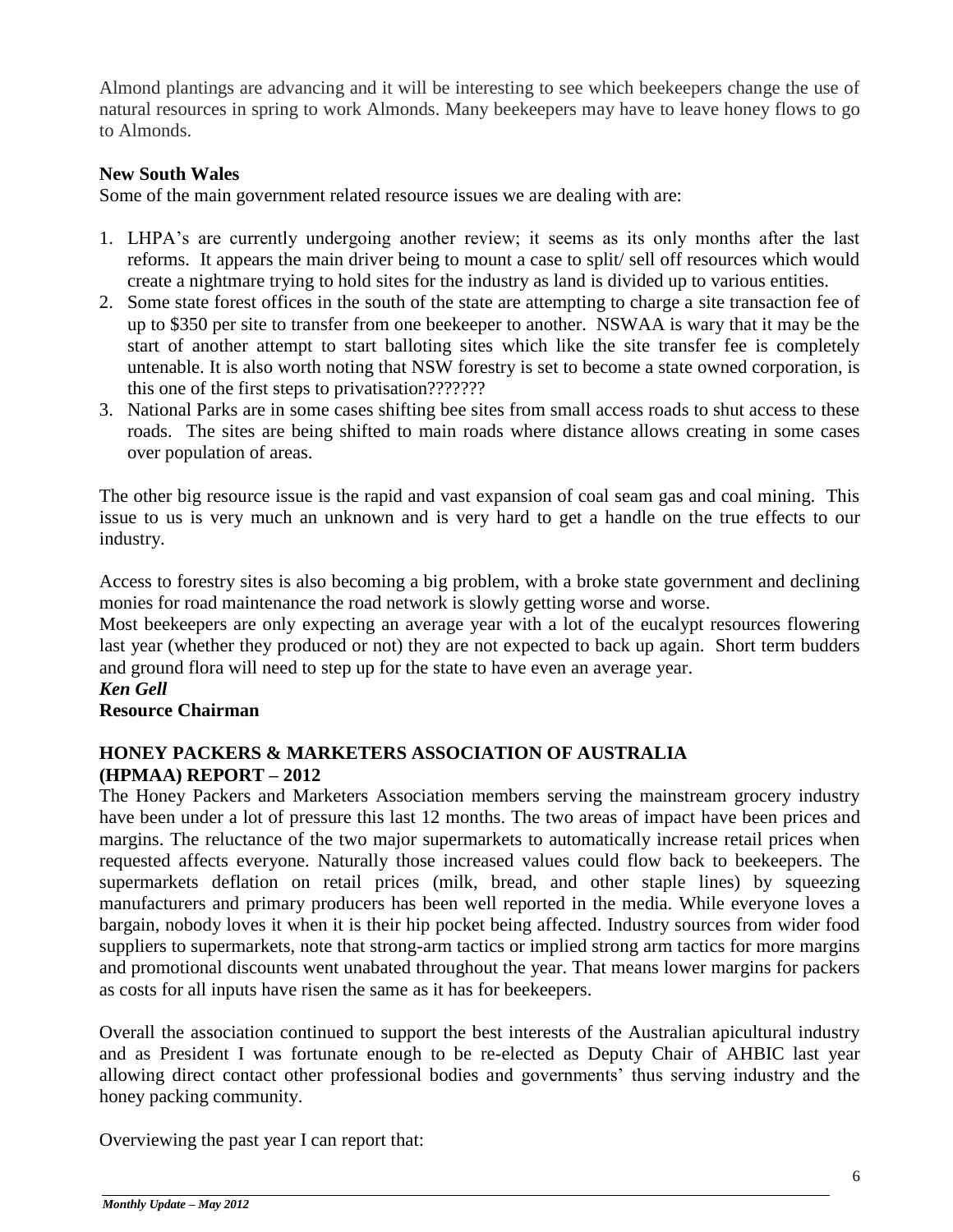- The volume of honey sold via the three mainstream supermarkets of Coles, Woolworths and Metcash (IGA) increased 8.7% during 2011 *(Source: Retail World January 2012)* for a total of 10,184 tonnes. Aldi, Costco and others do not report into this system so volume variations with them are unknown.
- Of the honey sales, it shows by volume that 84.4% was for clear honey, 12.8% for varietals and 2.8% for creamed honey.
- House brands/private label accounted for 24.3% of the sales dropping from 28.8% last year. This is probably partly due to the effect of heavy promotions on branded product (like the major half price promotions undertaken by Capilano).
- The Coles and Woolworths price war had the others joining in to retain market share. The net result is more pressure on suppliers and lost overall margin per unit of sale. The pressure to have supermarket own brands move closer to 50% of the category sold continues as does the reduction of suppliers and products sold. Promoting brands therefore assists in keeping our brands before the public.
- Competition from Beekeeper sellers against main stream packers outside of the few major retailers continued during the year (often beekeepers undercutting each other in price to try to get the sale).
- In export markets trading has been tough due to the high Australian dollar. A high currency heavily impacts our sales ability and profit.
- There remains mixed situation of supply of honey on hand with packers. While adequate stock coverage exists in some states there is difficulty due to the weather outcomes in others.
- From a production perspective on crops looking forward it appears promising for the new spring season onwards. Maybe the long dry for WA comes to an end.
- From an import and export perspective the below table shows what occurred over the last year and the comparison to the previous one;

|               | <b>AUSTRALIAN IMPORTS AND EXPORTS ANALYSIS</b> |                 |  |               |                |                |                |                |                |                |
|---------------|------------------------------------------------|-----------------|--|---------------|----------------|----------------|----------------|----------------|----------------|----------------|
|               |                                                |                 |  |               |                |                |                |                |                |                |
|               | <b>Combined</b>                                | <b>Combined</b> |  |               | <b>Packed</b>  | <b>Bulk</b>    | <b>Packed</b>  | <b>Packed</b>  | <b>Bulk</b>    | <b>Bulk</b>    |
| <b>Period</b> | <b>Imports</b>                                 | <b>Exports</b>  |  |               | <b>Exports</b> | <b>Exports</b> | <b>Exports</b> | <b>Exports</b> | <b>Exports</b> | <b>Exports</b> |
|               | <b>Tonnes</b>                                  | <b>Tonnes</b>   |  |               | <b>Tonnes</b>  | <b>Tonnes</b>  | <b>Tonnes</b>  | ℅              | <b>Tonnes</b>  | $\%$           |
|               |                                                |                 |  |               |                |                |                |                |                |                |
| $Mar-12$      | 975                                            |                 |  | $Mar-12$      |                |                |                |                |                |                |
| <b>Dec-11</b> | 782                                            | 1,501           |  | <b>Dec-11</b> | 543            | 957            |                |                |                |                |
| <b>Sep-11</b> | 831                                            | 961             |  | <b>Sep-11</b> | 422            | 539            |                |                |                |                |
| <b>Jun-11</b> | 658                                            | 1,104           |  | $Jun-11$      | 529            | 575            |                |                |                |                |
| <b>Total</b>  | 3,246                                          | 3,566           |  |               |                |                | 1.494          | 42%            | 2,071          | 58%            |
|               |                                                |                 |  |               |                |                |                |                |                |                |
| $Mar-11$      | 797                                            | 1,174           |  | $Mar-11$      | 495            | 679            |                |                |                |                |
| <b>Dec-10</b> | 653                                            | 1,200           |  | <b>Dec-10</b> | 374            | 827            |                |                |                |                |
| $Sep-10$      | 997                                            | 1,270           |  | $Sep-10$      | 407            | 862            |                |                |                |                |
| $Jun-10$      | 983                                            | 1,308           |  | $Jun-10$      | 427            | 881            |                |                |                |                |
| <b>Total</b>  | 3,430                                          | 4,952           |  |               |                |                | 1,703          | 34%            | 3,249          | 66%            |

The numbers above show imports reduced 5.4%. Export data was not available at the time of writing for the period ending March 12, but it suggests a lower volume would be the outcome (result of the higher currency).

World bulk honey export prices have held reasonably steady over the last year staying in a narrow price band. For Australian honey packers - we cannot be commercially competitive to move any reasonable volume due to currency at this time. Only minor specialty bulk product is being exported or it is due to long held contracts. Last year I reported that International packers needed cheap product as they in turn are being squeezed by their supermarket customers (like we are in Australia) and this remains the case.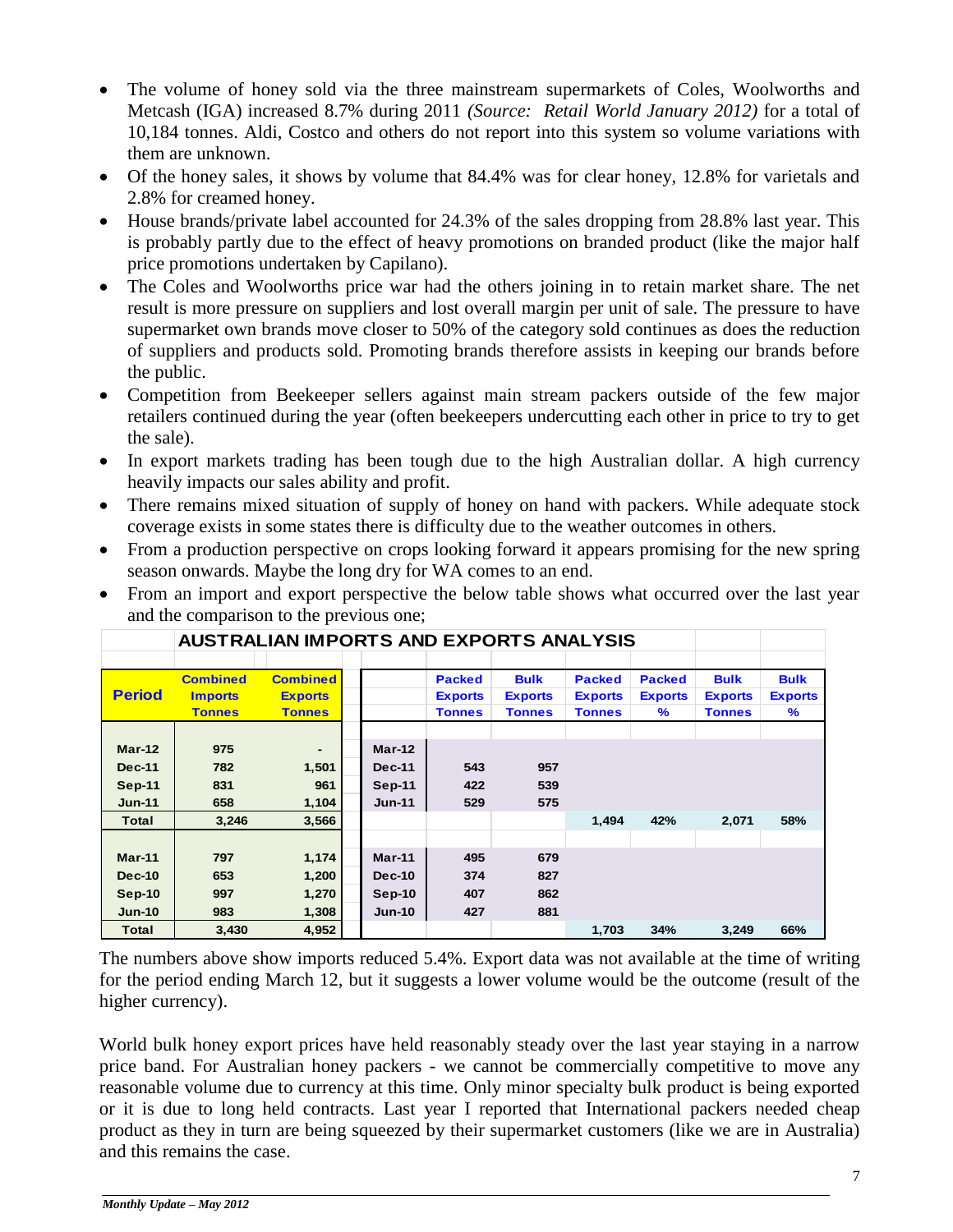On an AHBIC level over the last year we have contributed on industry's behalf in the following areas:

- $\triangleright$  AHBIC funding support;
- $\triangleright$  Quality and honey export issues;
- Residues:
- $\triangleright$  International trade access;
- $\triangleright$  GM in honey and the EU situation;
- $\triangleright$  And a range of other issues.

Our association remains strong and unified even though we compete in the market place as we face many similar problems and issues. Honey Packers members support having a peak industry body such as AHBIC that can interface with the government in a range of issues and areas that packers or individual beekeepers could not as they like to deal with peak representative bodies. It is pleasing to see in the AHBIC newsletter that more and more beekeepers and smaller packers are starting to financially support our peak body. Previously most funding came from just a few major packer members.

#### **Eduard Planken OAM** *President of the HPMAA*

#### **QUARANTINE AND DISEASES COMMITTEE REPORT**

After the end of the last AHBIC AGM, I wrote to each State to ask for a person to be on the Quarantine and Disease Committee. They obliged and I started correspondence with them but, as usual, things got busy and the correspondence lapsed, my apologies to the members of the Committee. There have been several issues that have needed attention in the past year.

#### *Asian bees*

This has been ongoing. Currently we are in the Transition to Management Plan which is due to end on 30 June, 2013. Chances of getting back into an eradication program are diminishing but there are still a couple of bullets left to fire. The Commonwealth has put in \$2 million which is being administered by Plant Health Australia and industry is providing \$400,000 which is going towards research which is being administered by RIRDC.

There is an Asian Honey Bee Transition Management Group which is administering the program. AHBIC is represented by Lindsay Bourke, Stephen Ware and myself. I also sit on the Scientific Advisory Group. Details of these groups along with minutes and other communications can be found at<http://asianhoneybee.net.au/>

When I look back on what has happened since 2007 it makes me despair as to what will happen when Varroa gets here or we have another incursion. The slow response, the lack of scientific knowledge, the tit for tat attitude of some States and the lack of money do not auger well for the future. For me the most disappointing aspect has been when State Departments tell one story to some beekeepers then go on the telephone hook-ups and say something different. Seems they are trying to play people off against one another.

#### *Post entry quarantine station*

This has been a disappointing exercise. The Commonwealth put in place a review to which AHBIC contributed. AHBIC said that it favoured a facility at the Elizabeth MacArthur Agricultural Institute (EMAI) at Camden.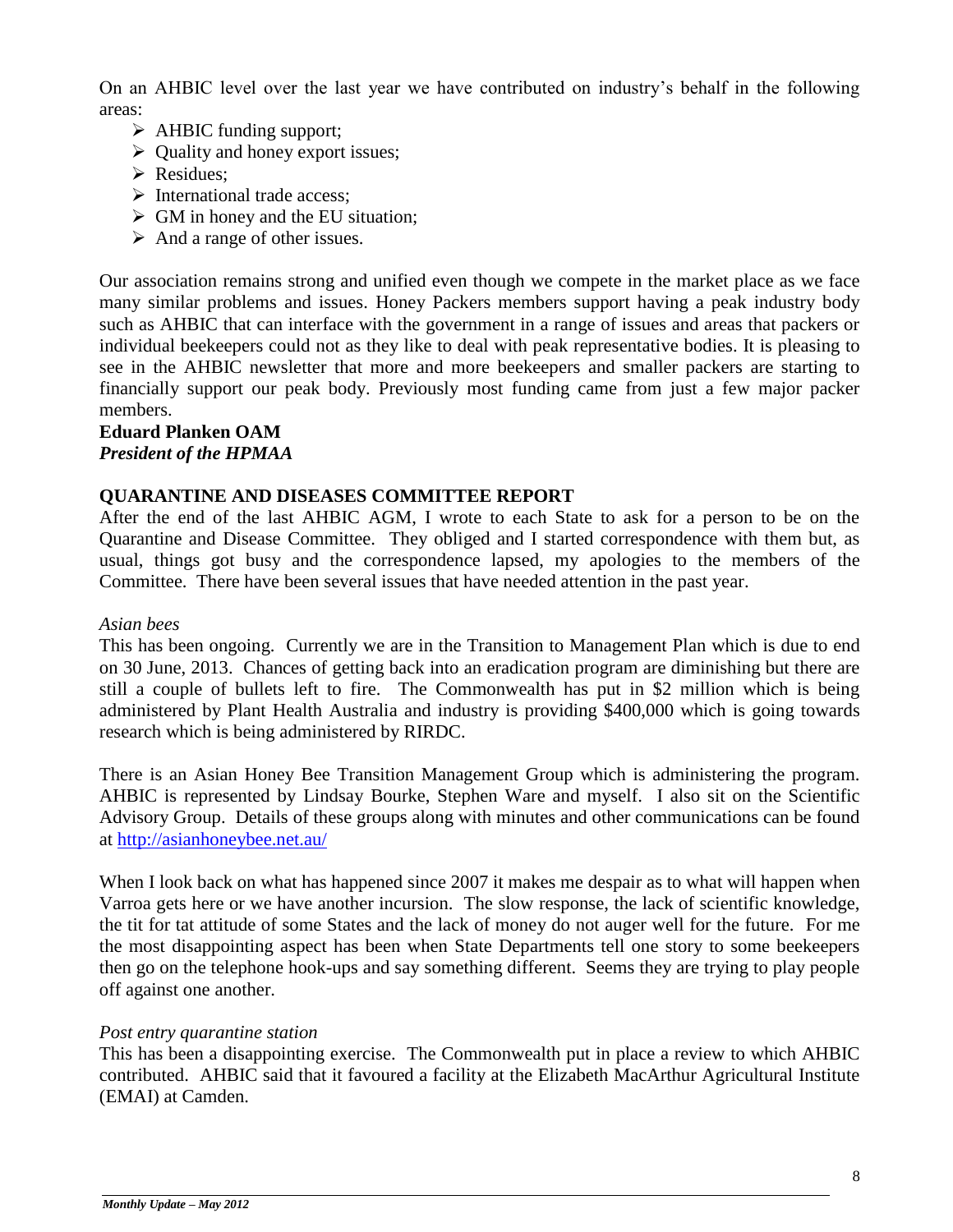The review suddenly came out with the proposition that a new quarantine facility would be built in Victoria at an undisclosed location. This would be for most imports, not just queen bees. AHBIC indicated that this was not a suitable place but there was no consultation prior to the decision and it seems that the decision has already been made. There are many other industries that are not happy with this decision.

Apparently the EMAI proposition was not considered as New South Wales Department had said they were in favour but needed financial support. Apparently the Commonwealth would not agree to this.

From the start the Wheen Foundation had expressed an interest in putting an import facility on their land at Richmond. This is still an option but it is most probable that the Commonwealth would not contribute towards the construction and most definitely would not contribute towards the running of the facility.

#### *Interceptions*

There have been several interceptions in Australia since the last AGM. We can be thankful for this. Unfortunately the communication from the Commonwealth is not good. We are endeavouring to try to re-engage with the Department. There is nothing worse than finding out about an interception through the media. This is because most of the time the media gets it wrong and this leads to all sorts of stories floating round. It is best to have that direct communication from the Commonwealth and then industry send out an advice. This way, it lessens the chances of wild stories being spread around.

#### *Live bee exports*

There has been no success, to date, in reopening up the United States as an export market for live bees. Currently Canada is still accepting queen bees from eastern Australia plus queen bees and packages from Western Australia. However this could change with the advent of the Transition to Management Plan for Asian bees now being in place instead of an eradication plan. There are still other markets open and every effort is being made to keep these open.

#### *Disease*

There has not been much progress on the disease front in the past year. Small hive beetle (SHB) still continues to be a problem in some areas.

The New South Wales Department and the New South Wales Apiarists Association are working on an American foulbrood program which is being reported on at their upcoming conference. For years our industry has been trying to put some sort of national program in place. So far we have had had little success. It will be of interest to see what comes out of the NSW conference.

Last time I enquired, the application for shelf registration of three (3) chemicals for Varroa control are still sitting with the Australian Pesticides and Veterinary Medicines Authority (APVMA). This is an ongoing saga which will hopefully be resolved soon.

#### *Quarantine*

There have been several reports published in recent years regarding the possible pathways of pests into Australia. Some of these make interesting reading as it gives an academics perspective as compared to the practical thinking of beekeepers. I know that I have been contacted on many occasions by authors of these reports or asked to comment prior to publication. I know several other beekeepers or apiary officers have also been approached.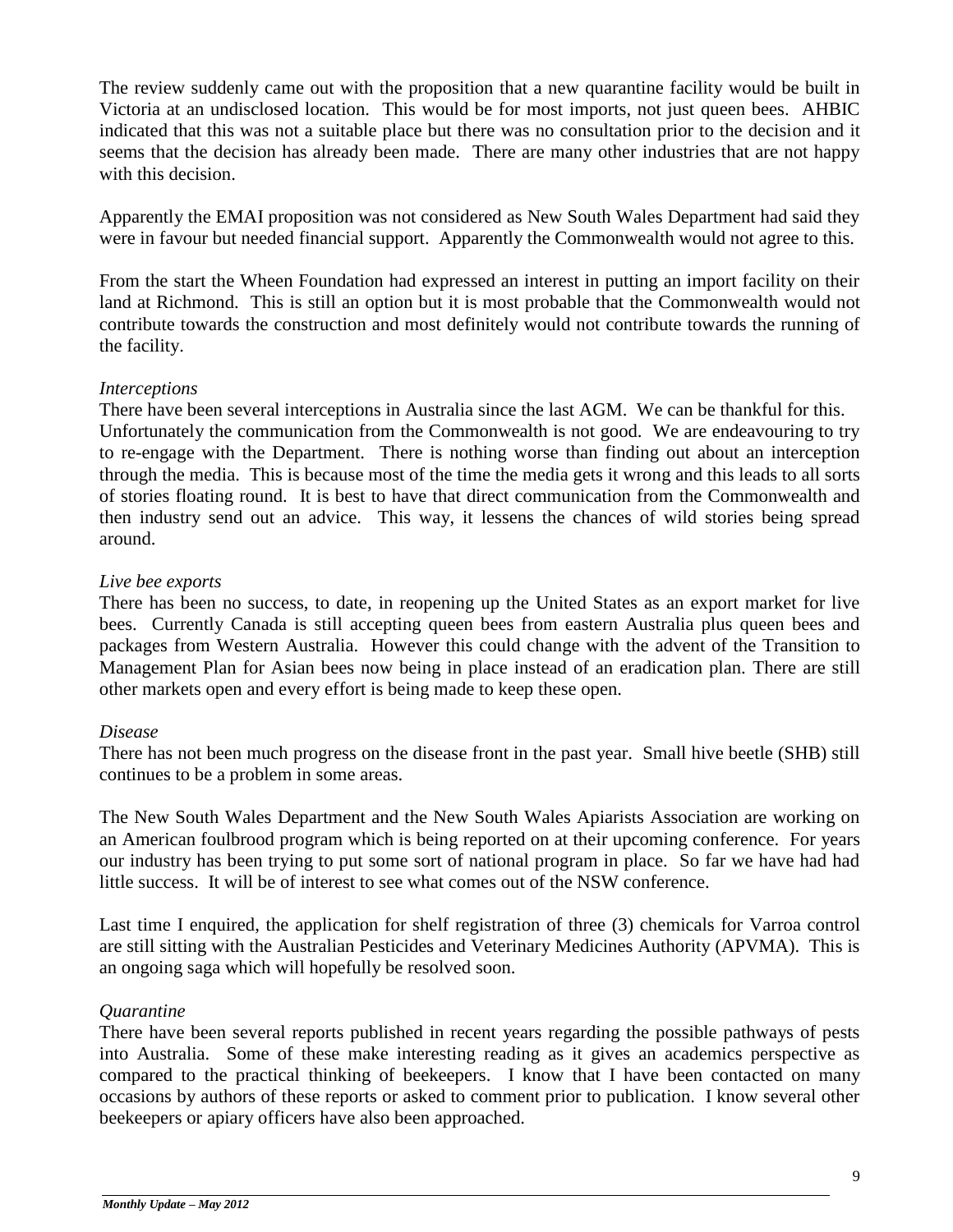Whilst this information is of interest, it does not take the place of good quarantine. Unfortunately our industry has been the subject of three major quarantine breaches in less than twenty years. These are chalkbrood, small hive beetles and Asian bees. The problem is that once the quarantine barrier has been breached, it is the left to the industry to cope with the problem. Governments basically walk away. Industry is left to fund research as to how to cope.

#### *Trevor Weatherhead*  **Chairman**

#### **FOOD SAFETY & PREVENTION OF RESIDUE COMMITTEE**

The Committee continues to work with FSANZ and AQIS to remain updated and to provide advice to government on the on-going research and discussion of the issue of PAs in foods. We provided a written response to FSANZ on the Discussion Paper produced by the Netherlands CODEX Committee with respect to best practice codes of conduct for reducing/eliminating PAs in food stuffs. It appears that best practice codes are likely to be developed only for weed management and not honey production, which we consider appropriate. There is presently a review beginning of the chemical toxicity of PAs that is being conducted by part of the World Health Organisation (JECFA) on request of CODEX. This review will deliver more robust scientific advice on tolerable daily intakes for PAs that will help us consider appropriate actions, if any, for industry to consider.

Recently we have conducted our own research into the filtration of honey to remove PAs, and have very encouraging preliminary results. Further work is being done in this area to replicate findings.

Some years ago the Committee approached FSANZ to upgrade the detail of our existing Australian Honey Standard to make it more comparable with further developed international standards; unfortunately we were not able to progress this very far. We have progressed with a pre-application meeting with FSANZ following a letter of request from AHBIC to again review the Standard. This meeting has gone well and we need to meet and agree on next steps, either a) we make a request to change the Standard to prevent misleading and deceptive conduct, or b) we review the implementation of a Code of Practice for Good Manufacturing Practice to be registered with Standards Australia for the production of honey in Australia. The primary aim of this work is to ensure imported and locally produced honey for sale meets an agreed quality specification.

The Committee continues to follow updates on the European Court action with respect to GMOs and will make further representation to DFAT and DAFF should world trade obligations be breached or significant changes to trading implications with the EU arise. DAFF has been contacted to follow up with Australian Consular Officers in Brussels as to the impact of any potential regulatory changes.

It was recognised by the Committee that there is at times a lack of understanding by consumers of the antibacterial activity of Manuka honeys, and it has been agreed to prepare a short informative report to better educate consumers and to establish best practice testing and certification expectations for packers. This is still being prepared.

There has been a range of on-going concerns and changes to the certification and endorsement of EX188B AQIS export certificates. Representation has been made to the Minister and Biosecurity Australia with regard to the significant changes in cost and audits. A meeting was also attended with the Minister's Office to further the cause and we will be following up with further information. We will continue to follow up the issue in an environment of considerable change in the Department.

There was representation made to the Committee that the MRL for oxytetracycline be re-assessed with consideration being made to reduce the level. At this stage, the recommendation from the Committee has been to continually review residue data with no change proposed to the existing MRL that is in-line with other international MRLs for oxytetracycline in honey.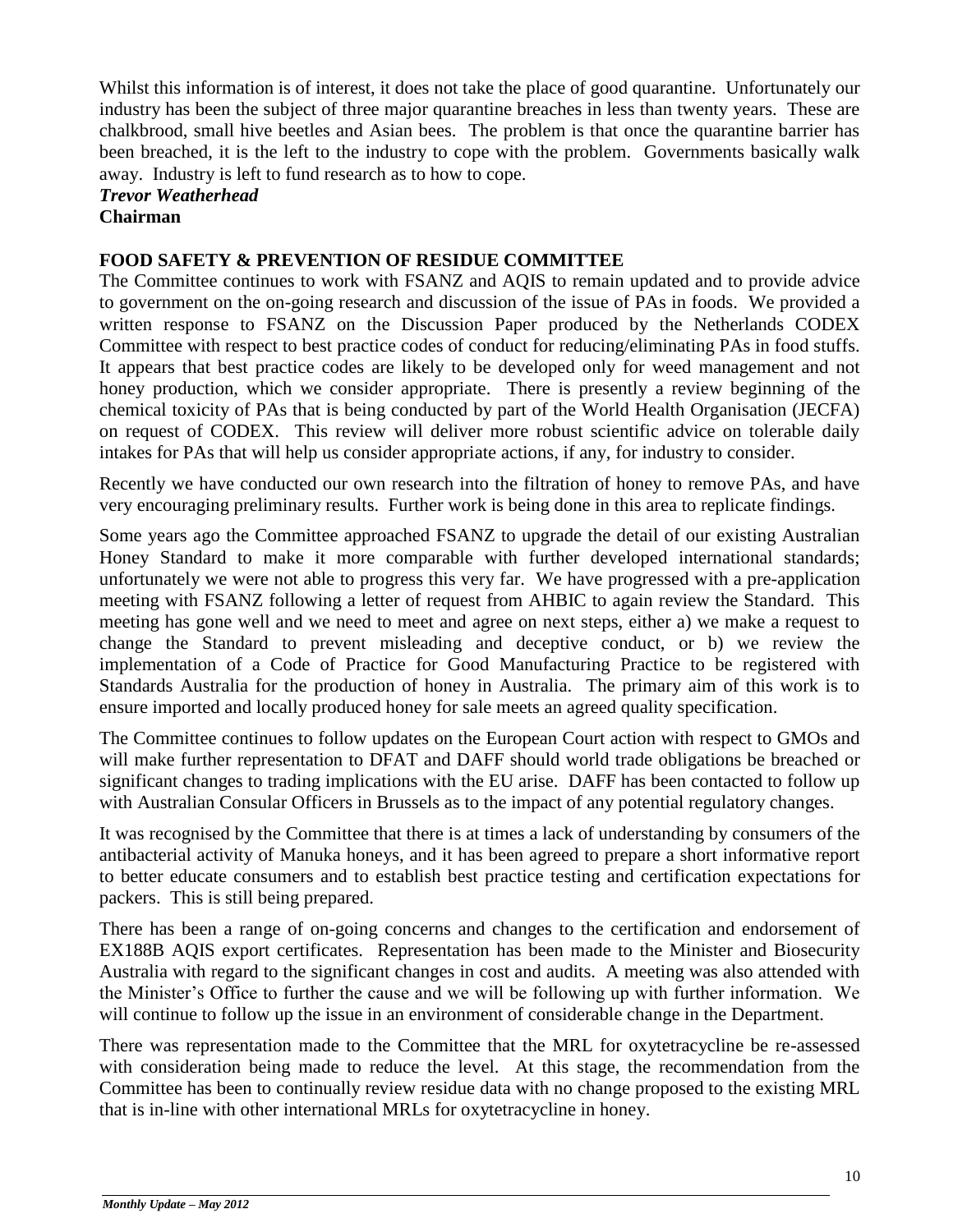The recent test results for honey by the National Residue Survey (AQIS) resulted in the again detection of paradichlorobenzene (PDB) residues, albeit it at very very low levels. The limit remains in place to protect such detections, however we do need to reinforce to beekeepers that PDB is no longer used and that combs from old treatments should be replaced.

Another meeting is being considered shortly for the Committee following meetings with respect to the Australian Honey Standard. I wish to thank the members of the Committee for their on-going support and work to support AHBIC's operations.

# *Ben McKee*

# **Committee Chairman**

# **B-QUAL REPORT**

The Board of B-QUAL continues to work hard to ensure the industry-owned program remains the premium accreditation program of the Australian honey bee industry. It continues to be administered and supported by AUS-QUAL who works closely with the Board.

We currently have 131 producers/packers fully certified to the B-QUAL program which is a modest increase of 3% since the same time last year. B-QUAL currently has 340 non-accredited members.

At the AGM held  $16<sup>th</sup>$  September 2011, Mr Barry Pobke, Mr Bill Winner and Mr Ken Gell were reelected to the Board. Mr Barry Pobke was re-elected as Chairman.

Mr Ed Planken resigned from the B-QUAL Board. His input has been greatly appreciated and his presence will be missed.

The Board is facilitating the review and development of the draft Environmental Management Plan which is funded by the Queensland Government Department of Environmental & Resource Management (DERM). The final draft of the Code of Practice is nearing approval. Once approved, it will be implemented by 10 Queensland bee keepers who will then undergo an independent audit. Audit outcomes and feedback from the participating bee keepers will determine if a further review of the Code of Practice is required. The Board is aiming to complete the project by the end of 2013. The industry will then have available an Environmental Code of Practice which can be audited and certified.

It is important that B-QUAL remains current and relevant to today's environment. This has prompted the Board to instigate a review of the B-QUAL training program and course material. A technical review of the B-QUAL manual is also planned. This will include strengthening the disease surveillance requirements in light of proposed changes to the SA Livestock Act. The material has not undergone a thorough review since it was first developed in 2005. The Board has also recognised that the pathway to certification for a bee keeper should be as simple as possible. Currently the selflearning pack is available, but for those who prefer face-to-face training, a two-day course has been developed which will move bee keepers seamlessly to the certification audit. We hope to ratify these changes at the forthcoming Board meeting in May.

It was planned to have the B-QUAL auditors attend a focus group workshop in March 2012. The workshop has been delayed until the completion of the technical review of the manual. We aim to hold the workshop later in 2012 for the purpose of ensuring consistency in the audit process.

The Board remains committed to maintaining the integrity of the B-QUAL program and ensuring it remains relevant and beneficial to the industry. *Gary Altmann*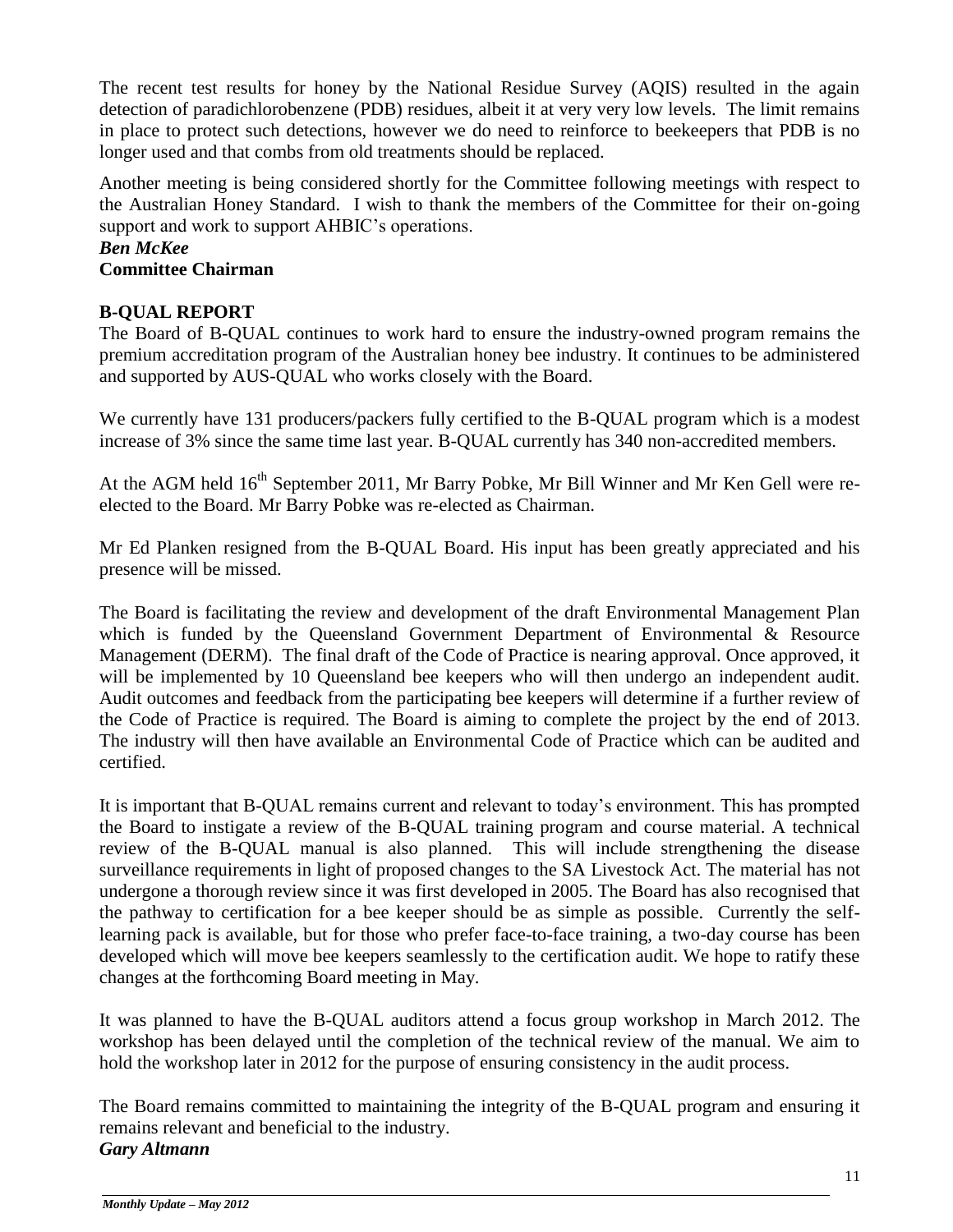## **VARROA TREATMENT & PREPAREDNESS COMMITTEE REPORT**

The Australian Honey Bee Industry Council (AHBIC) formed the Varroa Treatment & Preparedness Committee (VT&PC) which had its first meeting in July 2011. The committee was formed with beekeepers from every state and research group representatives to drive the implementation of a report developed by the federal Department of Agriculture, Fisheries and Forestry (DAFF) with input from across the honeybee and pollination industries. The report, "*A honey bee industry and pollination continuity strategy should Varroa become established in Australia*" (http://www.daff.gov.au/\_data/assets/pdf\_file/0004/1910029/honeybee-report.pdf) spelled out the actions that needed to be undertaken for the honeybee industry to be ready if the Varroa mite ever became established in Australia.

The committee has essentially been in abeyance since Sept 2011. The reason for this was that Plant Health Australia (PHA) was given funding from DAFF to setup a committee to manage the implementation of the honeybee continuity strategy, which is exactly what AHBIC had formed the VT&PC for. So it was decided to wait and see what eventuated from the PHA committee before time was wasted duplicating the same efforts.

At a subsequent AHBIC Executive meeting it was decided that the AHBIC VT&PC committee should continue for the foreseeable future, even if the committee operated as a communication conduit only to the wider beekeeping community.

The PHA Committee, Varroa Continuity Strategy Management Committee (VCSMC), has since met twice so far in 2011-12. Its first meeting reiterated that this PHA committee was replicating the aims of the AHBIC committee, with the added benefit of money allocated towards its operation and a wider beekeeping, pollinating, government and research membership.

The future for the AHBIC VT&P Committee will remain as a communication conduit until a decision is made otherwise.

*Peter McDonald* **Chairman**

# **PLANT HEALTH AUSTRALIA REPORT**

# *The Asian Honey Bee Transition to Management Program*

The Australian government is investing \$2 million from July 2011 to June 2013 to progress a transition from eradication of Asian Honey Bee (AHB) into management of the pest as it becomes more widely established in Australia. It will do this in partnership with Biosecurity Queensland and the Australian Honey Bee Industry Council (AHBIC), who will also contribute significant funding and undertake activities in complementary programs to adapt to life with AHB.

The Asian Honey Bee Transition to Management Programs (AHB T2M) is being administered by Plant Health Australia (PHA). The AHB T2M consists of a series of contracts, which are funded by DAFF and that will be delivered by Biosecurity Queensland.

To oversee the AHB T2M and monitor its delivery and ensure that the Program outcomes are achieved, an Asian Honey Bee Transition Management Group (AHB TMG) has been established. The AHB TMG is chaired by DAFF and consists of senior representatives from DAFF, Biosecurity Queensland and the Australian Honey Bee Industry Council (AHBIC). The AHB TMG has met by teleconference six times since December 2011 and will meet monthly until June 2012 at which time the frequency of meetings will be reviewed. Plant Health Australia is an observer on the AHB TMG in recognition of its role as contract manager; however, PHA does not participate in the decisionmaking process.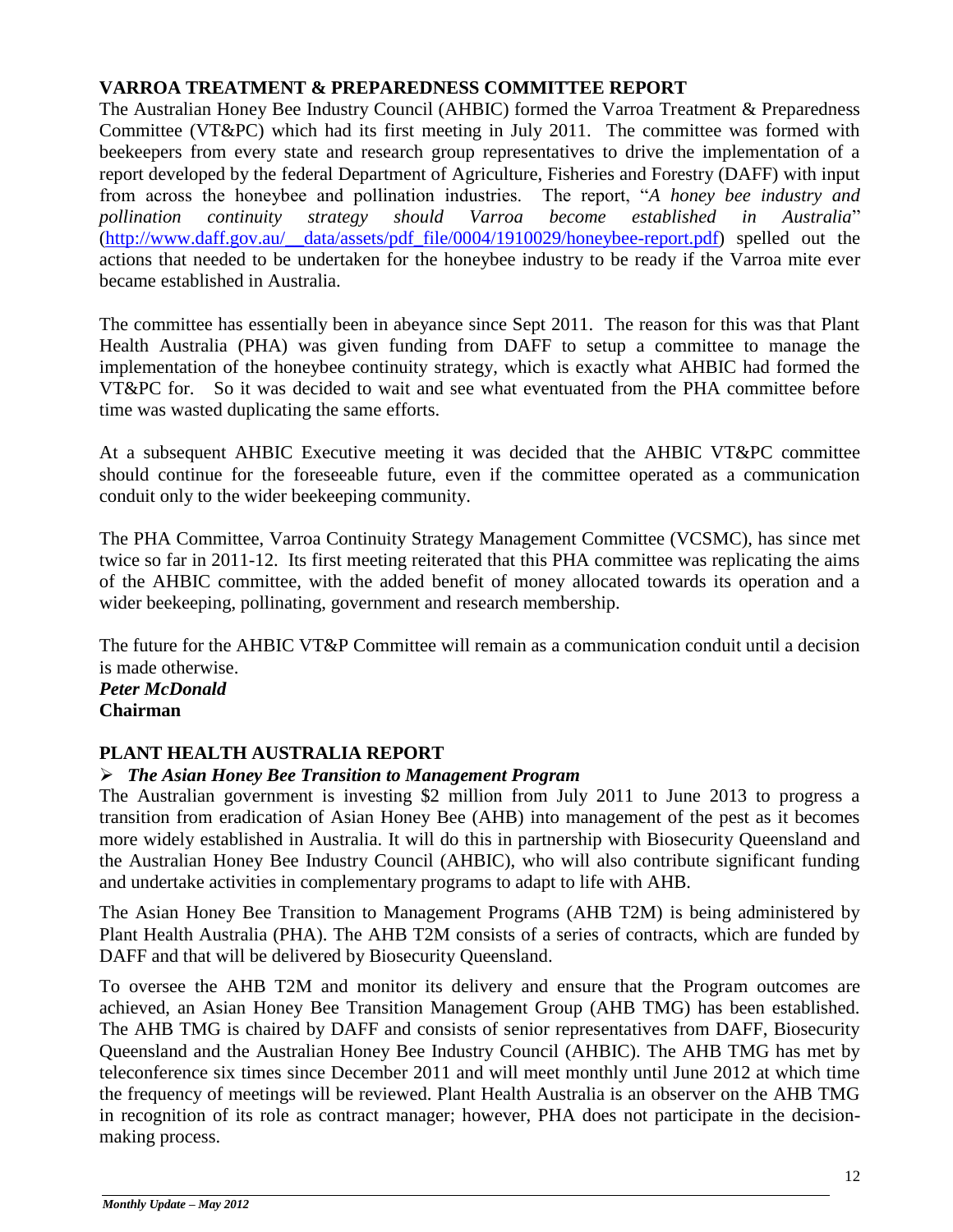An Asian Honey Bee Scientific Advisory Group (AHB SAG) has also been established to provide technical advice, feedback and consideration of specific projects and activities within the AHB T2M program. The AHB SAG consists of honey bee scientists and industry experts. PHA chairs the AHB SAG meeting and also provides the secretariat.

The AHB SAG has met five times since December 2011, both in person and by teleconference, and will continue to meet regularly until the conclusion of the AHBT2M Program. One of these meetings was a 2 day visit to Cairns, the site of the AHB incursion. These meetings have discussed the technical and scientific aspects of the program, specifically focusing on research projects that are linked in with the AHB T2M which could be funded from the industry contribution of \$400,000.

Research projects developed from Industry funding and that have been approved by the AHB SAG and the AHB TMG include:

- Developing an attractant specific to *Apis cerana* Java strain for the use in bait stations to aid in the suppression of Asian honey bee in Cairns.
- Establishing the disease status of *Apis cerana* Java strain in the Cairns region with particular reference to viruses.
- To determine the possibility of inter-specific mating between *A. cerana* and *A. mellifera*
- Developing a strategy to address concerns of countries that import Australian honeybees
- Conducting a risk assessment of Australian ports for bee pests and pest bees

The AHB SAG is also working closely with Biosecurity Queensland to design the methodology of the Fipronil remote poisoning trials of AHB.

PHA has developed a website for the AHB T2M Program [\(http://asianhoneybee.net.au/\)](http://asianhoneybee.net.au/). This website contains information about the AHB T2M Program, information on the AHB TMG and AHB SAG and links to their terms of reference and minutes, as well as links to other AHB related documents and websites. If you have any questions or queries regarding the program, feel free to contact PHA on Phone: 02 6215 7700 Email: [info@asianhoneybee.net.au](mailto:info@asianhoneybee.net.au) or visit: [http://www.phau.com.au](http://www.phau.com.au/)

#### *The Varroa Continuity Strategy Management Committee*

This strategy forms part of the Australian Government's response to the *'More Than Honey: the*  future of the Australian honey bee and pollination industries' report. To give effect to several of these recommendations a report was finalised and published in May 2011 and was called '*A honey bee industry and pollination continuity strategy should Varroa become established in Australia*'.

The Objective of the Varroa Continuity Strategy is to have arrangements in place that allow the honey bee industry, growers of pollinator reliant crops and governments to prepare for, and respond quickly and efficiently to the potential incursion and establishment of Varroa in Australia. This is so the effects on the honey bee industry and pollination reliant crops are minimised as much as possible.

To ensure the implementation of this objective, multiple actions were suggested in five overarching themes. The overarching themes include:

Ensure Implementation Strengthen the capacity of the honey bee industry Strengthen the capacity of crop industries Strengthen the post-border biosecurity preparedness Coordinate research, development and extension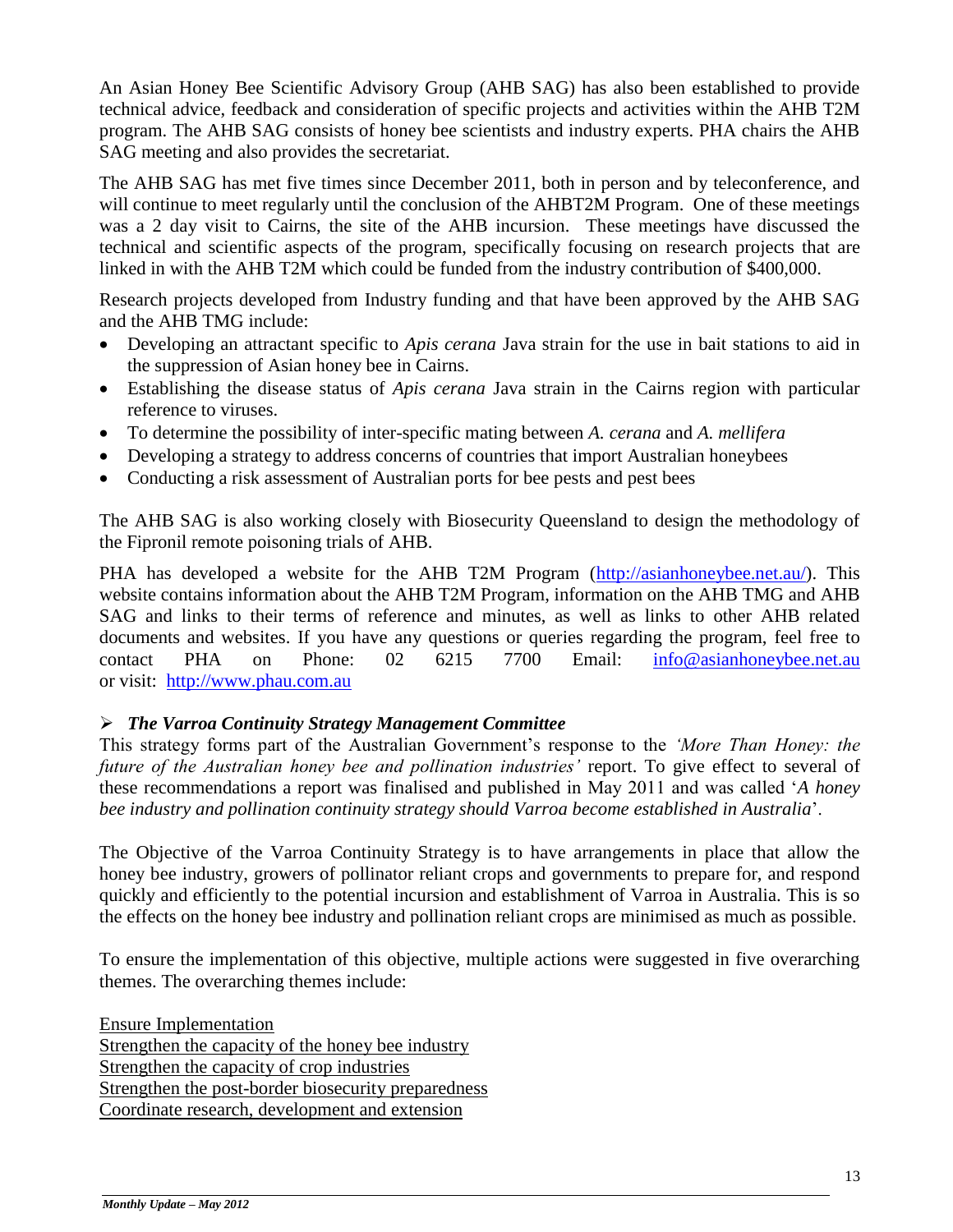To oversee the implementation of the Varroa Continuity Strategy, Plant Health Australia (PHA) was selected to promote, co-ordinate, implement and report on the progression of the strategy. Funding was provided to PHA to oversee this role from between July 2011 – July 2013.

PHA formed the VCSMC in October of 2011 and its membership consists of honey bee scientists, government representatives, industry representatives from AHBIC and the pollination industries as well as representatives from horticultural and pollination reliant industries. PHA also Chairs and provides the Secretariat for the meeting. The VCSMC first met on the 9<sup>th</sup> November, 2011, in Sydney. The VCSMC met again on the 21st March, 2012, in Melbourne and is scheduled to meet for a third time later in 2012.

Some of the key priority areas that have been discussed and agreed upon to implement the action items listed above include:

- Stocktake of detailed contact information for every state and territory commercial and amateur beekeeping association in Australia, as well as every major beekeeping supply store in Australia
- To link in upcoming communication and awareness material with what is currently already available with PHA and the RIRDC and the Pollination program websites and material etc.
- To create a PHA website titled *'The Varroa Continuity Strategy – an information resource for beekeepers'.* The role of this website is diverse, and will include links to Australian websites and honey bee organisations, relevant awareness and communication material, links to honey bee scientific organisations as well as links to practical overseas knowledge on pollination and Varroa management from the UK, US, NZ and Canada.
- To develop, and implement, a Varroa specific Industry Liaison Officer (ILO) 2-day training workshop for beekeeping industry representatives in each state and territory.
- To develop draft protocols that could potentially allow the treatment and movement of hives interstate
- To progress and maintain the provisional registration of key chemicals for the treatment of Varroa.
- To undertake a review of current accredited training workshops provided to beekeepers regarding best management practices, honey bee pests and diseases, with a specific focus on exotic pests such as Varroa.
- To regularly update the honey bee industry on the progression of the VCSMC through updates in the AHBIC newsletter, the ABK, the ABJ as well as distribution into horticultural industries through Cox Inall.

# *The National Bee Pest Surveillance Program*

The contracting of The National Sentinel Hive Program from DAFF recently moved from the Office of the Chief Veterinary Officer (OCVO) to the Office of the Chief Plant Protection Officer (OCPPO). As part of these new arrangements, management of the program also moved from Animal Health Australia (AHA) to Plant Health Australia (PHA). The funding of the program was transferred from AHA to PHA in January 2012 and includes enough funding to continue the National Sentinel Hive Program until July 2013.

One of the main changes with the program moving to OCPPO and PHA has been the desire to move from a purely sentinel hive program, to a more complete National bee surveillance strategy and to look at all potential components that could make up surveillance for pests of bees and pest bees. This change has been evidenced in the name change of the program to The National Bee Pest Surveillance Program.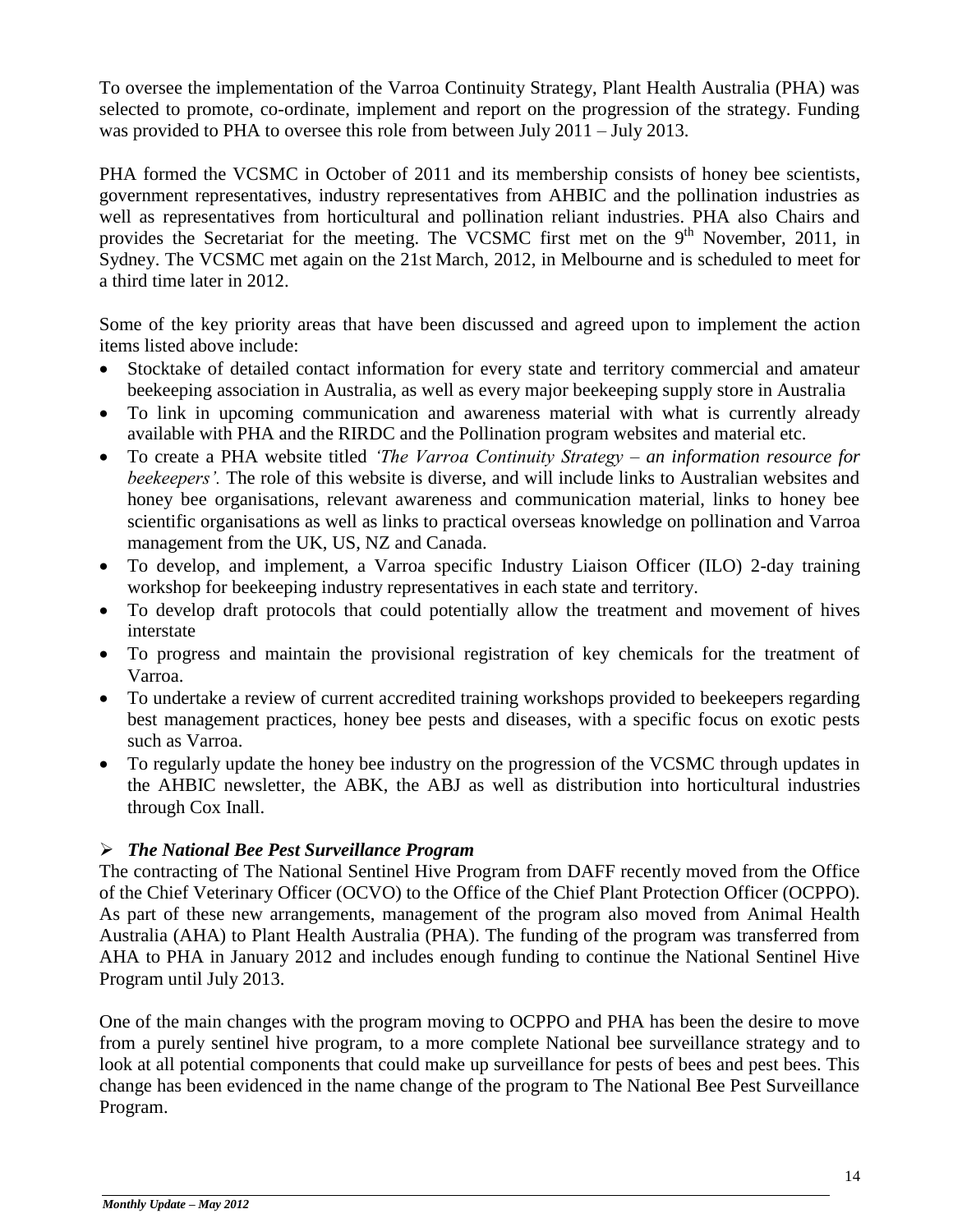As part of this move to OCPPO, PHA are attempting to put in place contracts with each of the state jurisdictions to allow the better tracking of funds, as well as assisting OCPPO, as the permit holder, to determine that each jurisdiction is complying with the chemical permits on residues, OHS and reporting, amongst other issues.

A meeting was held in Melbourne on the  $20<sup>th</sup>$  March 2012 in Melbourne with State/Territory Apiary Officers. Various issues were discussed in regards to the program, such as the permits in place and the specifications within the contracts. Due to the requirements raised in the proposed contracts with each jurisdiction, as well as funding arrangements, no contracts have been returned to PHA as of yet.

PHA only has the funds to maintain the sentinel hives until June 2013, but in this period, PHA and various other parties are looking at potential sources of funding and also the types of surveillance activities that should be occurring in a national program. As such, PHA is viewing the current arrangements as interim arrangements until how this program proceeds is determined, and if and where funding can be secured.

PHA has held discussions with AHBIC, HAL and RIRDC and funding has been provided by HAL to PHA to hold a 2-day workshop in Melbourne on the  $3^{rd}/4^{th}$  July with the beekeeping industry, horticultural industries and relevant government officials to discuss issues such as funding and the continuity of the National Bee Pest Surveillance Program beyond June 2013.

## *Biosecurity implementation to strengthen Australia's honey bee and pollination responsive industries*

Following the recent transition of honey bee pest incursion response arrangements to Plant Health Australia (PHA) and the Emergency Plant Pest Response Deed (EPPRD) in 2009, there is a need to update the Honey bee Industry Biosecurity Plan (IBP) to be consistent with the framework for other Members of PHA.

The PHA IBP builds on the framework of documents that were developed through Animal Health Australia (AHA), but will also identify exotic pest threats to the honey bee industry, provide background information on the industry, identify surveillance activities at the state and national level, diagnostic capabilities available to the industry and create an 'Action list' of biosecurity preparedness activities, amongst other things. While some of the information is currently available through various sources within the honey bee industry, the development of the PHA Honey Bee IBP will review and collate the information into a single document that can provide the framework for biosecurity activities in the industry.

It is envisaged that the Honey Bee IBP will be used by policy makers, decision makers and those responsible for biosecurity risk mitigation in the honey bee industry. IBP's are high level documents and as such, it will be used by AHBIC in planning the implementation of biosecurity activities within the industry.

Within this project, biosecurity implementation will be strengthened through the development of a Honey Bee Biosecurity Manual (HBBM).

The development of an industry specific biosecurity manual provides a mechanism for the implementation of the honey bee IBP at the producer level. The HBBM includes basic information on exotic and established pest threats (including images), together with simple, effective practices to identify and mitigate biosecurity risks for people, products, vehicles and equipment. For the commercial beekeepers within the honey bee industry, this manual will encourage biosecurity best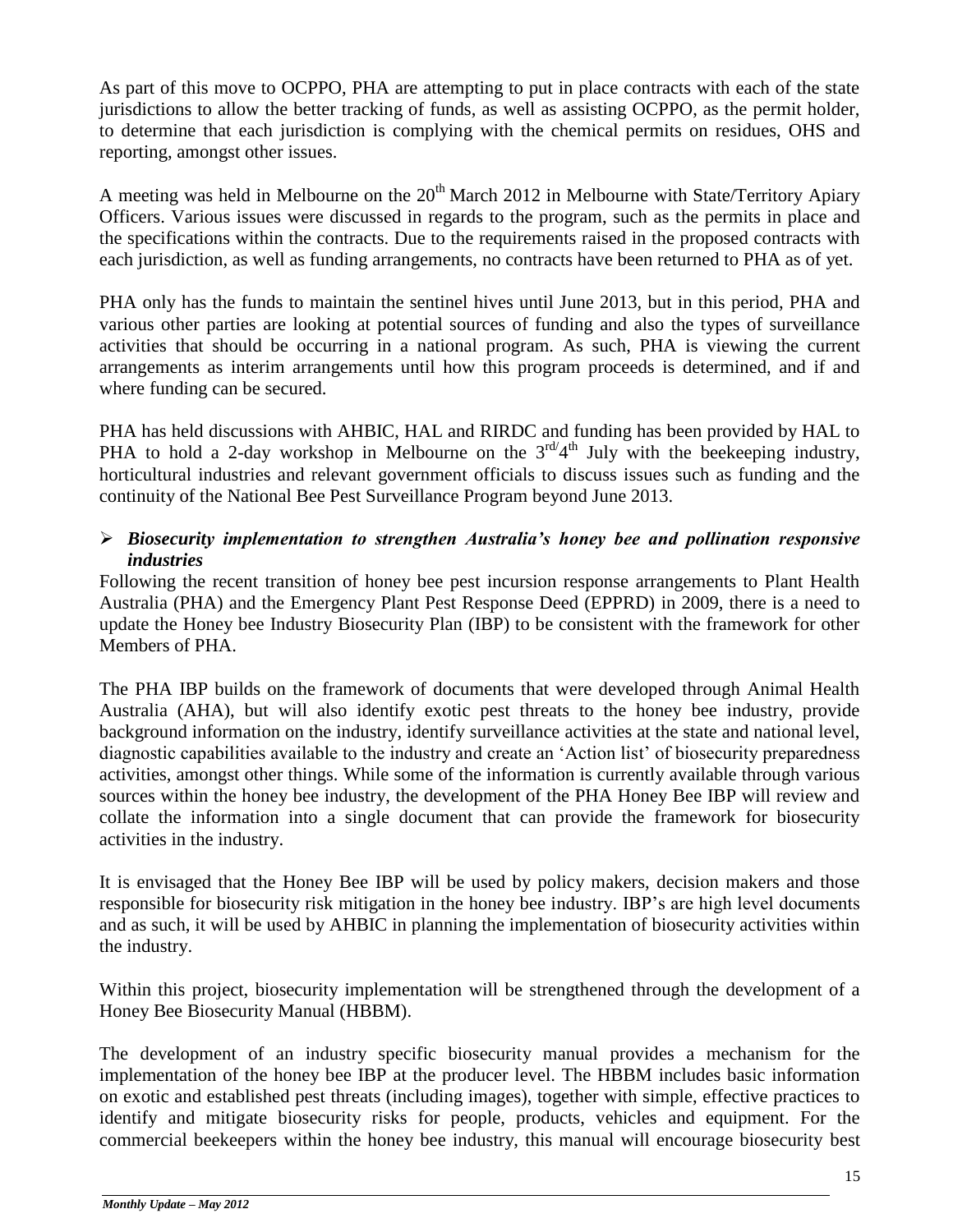practice and involvement in Quality Assurance programs such as B-QUAL. For hobby and amateur beekeepers, this manual will provide an accessible source of information on the importance of biosecurity, high priority pest threats and biosecurity bests practice. This document will be linked to increasing awareness of biosecurity importance and practices at the producer level, in both commercial and amateur and hobby beekeeping operations.

To complement the HBBM, an online training module will be developed to assist in providing training to beekeepers of exotic pests and diseases, IPM strategies and to promote best practice management standards and quality assurance standards.

The development of pest specific contingency plans will also be developed for four exotic pests of honey bees. These contingency plans will contain pest information, risk assessment of various pathways and potential impacts, pest management issue and potential courses of action after the incursion. Given the difficultly of eradicating bee pests, a specific section in the Contingency Plans will be tailored towards activities that will facilitate a possible transition to management of pest incursions. These contingency plans will be consistent with PLANTPLAN which is the agreed technical response plan used by jurisdictions and industry in responding to an emergency plant pest (EPP) incident. It provides nationally consistent guidelines for response procedures under the EPPRD, outlining the phases of an incursion (investigation, alert, operational and stand down), as well as the key roles and responsibilities of industry and government during each phase.

An Industry Biosecurity Group (IBG), coordinated by PHA and AHBIC, has been formed to assist in the development and review of the IBP, HBBM, Contingency Plans and the online training module. The IBG includes representatives from AHBIC and PHA, as well as representatives from relevant state/territory agencies, the Australian Government and honey bee scientists. All documents are on target to be finalised by December 2012.

Linking these documents together will strengthen the biosecurity preparedness and capability needs for the Australian honey bee industry.

#### *Sam Malfroy*

#### **Project Officer, Plant Health Australia**

#### **RIRDC REPORT**

Over the last year the Rural Industries Research and Development Corporation has undertaken a number of activities of importance to the beekeeping industry.

The Honeybee Program Advisory Committee (that used to be known to many as 'HBRDC') saw the arrival of a new Chair, Michael Hornitzky, in July 2011. RIRDC appreciated the significant input provided to the Committee by the previous Chair Des Cannon. Bruce White will also be leaving the Committee in June 2012 as he has completed his second consecutive term as a member. RIRDC appreciated the many skills and experience Bruce brought to the Committee's deliberations.

With AHBIC's assistance, RIRDC reviewed the investments made and projects delivered over the life of the current Honeybee Program five year plan for research, development and extension activities. It was pleasing to see the value that industry has gained from these investments and the strong positive benefit-cost ratios for three randomly selected projects. Again with AHBIC's and the Committee input, RIRDC has developed a new plan that will be implemented from July 2012.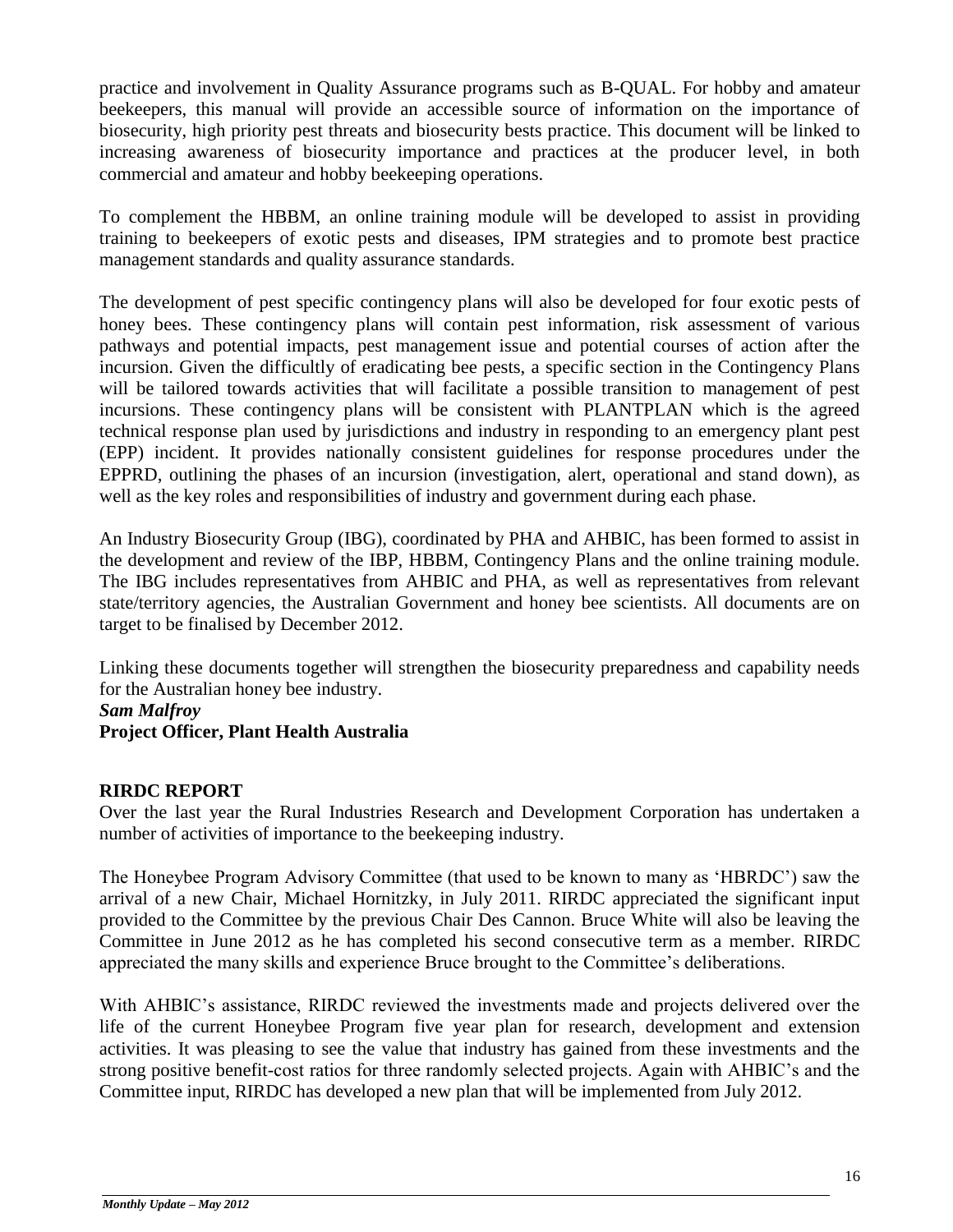RIRDC has made a suite of investments through the Honeybee Program over the last year. Using voluntary contributions provided by AHBIC and FCAAA, RIRDC has invested in five projects that pursue the *Asian Honey Bee Transition to Management Plan*. RIRDC will soon publish a book by Mark Leech, *Pollen and nectar supplies – planting floral resources that benefit European honeybees and Australian native pollinators*. The book is likely to have a wide audience from beekeepers to gardeners, town / rural landscape planners and farmers; all of whom could use the book to guide their plantings that would increase the resources for honeybees.

The Pollination Program is jointly funded from funds from the Honeybee Program and funds from industries reliant on pollination, through Horticulture Australia Limited. The Honeybee Program provides about a quarter of the funds to the Program. The goal of the Pollination Program is to support research, development and extension activities that will secure the pollination of Australia's horticultural and agricultural crops into the future on a sustainable and profitable basis.

Two booklets are soon to be published that were funded under the Pollination Program. *Honeybee pesticide poisoning - risk management tool for Australian farmers and beekeepers* will help beekeeper and farmers improve communication and work together to manage the risk to honeybees from farm pesticides. The *Pollination manual for growers and beekeepers in NZ and Australia* will assist beekeepers and growers determine pollination services.

It was with significant disappointment that early in 2012, despite the efforts of many from industry, the research community and others, the proposed bid for a *Honeybee and Pollination Security Cooperative Research Centre* did not secure sufficient support to allow a credible bid to be made. Nevertheless, the bid development process identified a program of high-quality research, development and extension activities, covering enhanced bee breeding and genetics, pest and pathogen control, and pollination enhancement and sustainability that would deliver important outcomes for industry. Participants in the bid's development have agreed to explore alternative routes to seeking funding support for the work.

*Dr Dave Alden* **Senior Research Manager**

#### **GOLDEN BEE SCORES A HERITAGE 'A'**

In a first for Tasmania, a honey factory, apiary and associated residence have been entered in the Tasmanian Heritage Register.

The R Stephens Golden Bee honey factory, apiary and residence at Mole Creek in Tasmania's north has a rich history as one of the first commercial honey factories in the state, and one of the first commercial producers of leatherwood honey.

Former chairperson of the Tasmanian Heritage Council, Michael Lynch, said this was certainly one of the more unusual listings he had seen entered in the heritage register, and it was an important and fascinating part of Tasmania's Historic heritage.

"The honey factory had humble beginnings as the hobby of its founder, Robert Stephens. At the outbreak of the First World War, Stephens enlisted in the army and while serving in France managed to undertake research into beekeeping," Mr Lynch said.

"Upon his return to Tasmania he purchased two acres of land in 1920 with his army pension, and expanded his hobby into a business."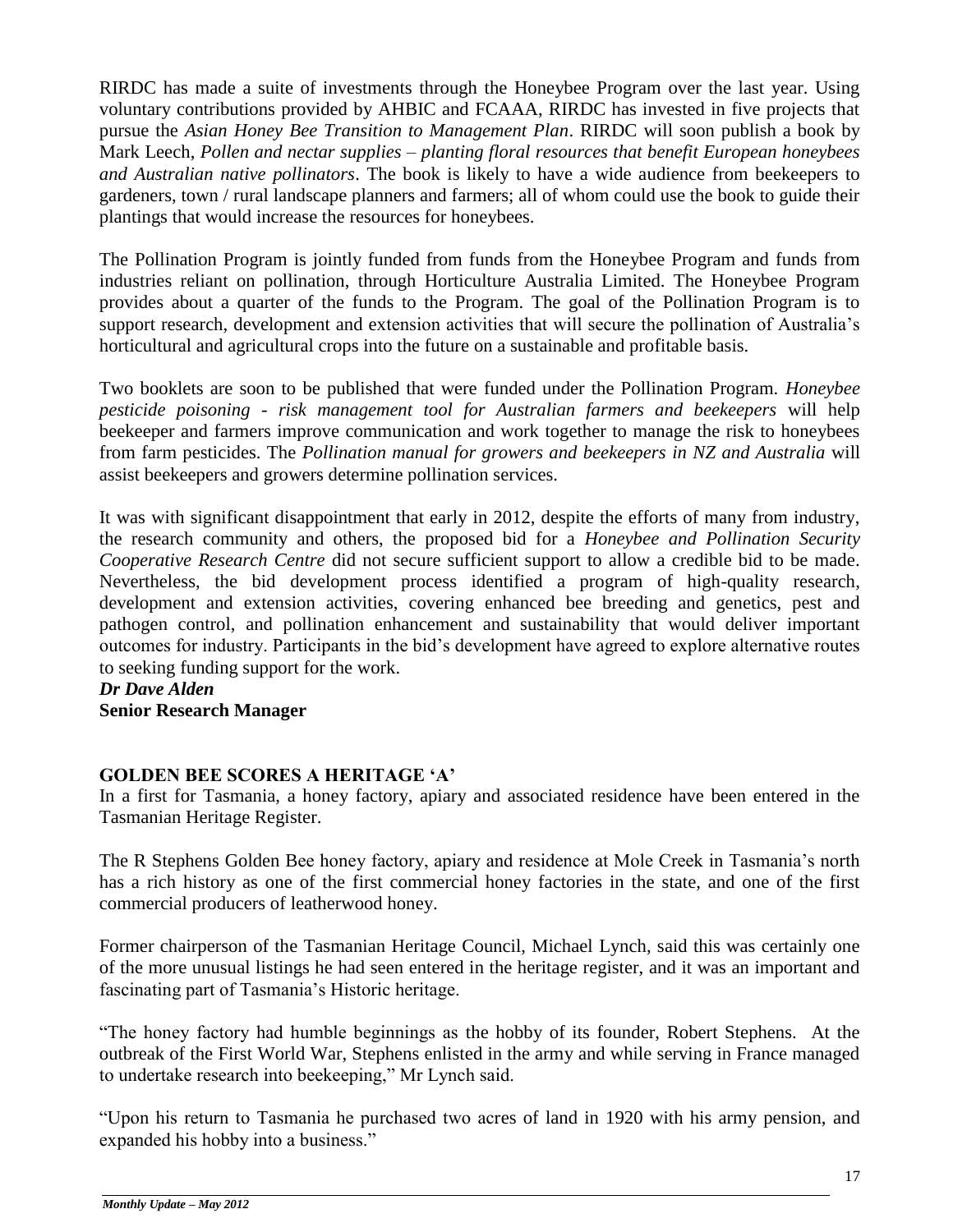The business has evolved on the original site under the guidance of three generations of honey industry pioneers – the Stephens family.

"It's a terrific story to think that one Tasmanian family exports this internationally renowned honey to the world, from a site occupied since 1920," Mr Lynch said.

"Although the honey is sourced from across Tasmania's wilderness areas, all the processes are undertaken on the Mole Creek site, from the breeding of bees, the maintenance of the meticulous beekeeping records, and packaging of honey to the marketing of the product. The place is like a living museum."

The Stephen's family home has been provisionally listed as well because its close proximity to the factory has allowed the family to have a hands-on approach to their business.

"Their home was built in the 1950s in the Arts and Crafts style from local un-coursed stones set in a random rubble form, and it is positioned among a picturesque garden, " Mr Lynch said. "It was designed by notable Australian architect lliffe Gordon Anderson."

Anderson designed many substantial building and residences in Victoria and Tasmania including the Geelong West Town Hall, the CML Insurance Building in Geelong, the Hobart Swimming Pool, the Blue Hills Motel in Battery Point and the Glenorchy Council Chambers.

The honey factory has also brought fame to the township of Mole Creek and undoubtedly assisted the development of a tourism industry.

The second generation owner, Ian Stephens, is delighted that the golden bee honey factory and residence have been included in the Tasmanian Heritage Register.

"This means a lot to our family. It means the work the whole family has done is recorded, and that really is quite an honour," Mr Stephens said.

"I wanted this place in the Register in fact, to protect it for future generations and to highlight the tremendous history we have here."

# *APIS CERANA* **UPDATE Advice 113 – 22 May 2012**

Since my last Advice 112, there have been two instances of Asian bees being found outside the RA. One was in the week ending 23 April at Wangetti Beach which is about two (2) kilometres north of the RA boundary. The other was on 10 May at South Johnstone which is about 17 kilometres south of the RA. It is less than this (around five (5) kilometres if my memory serves me correctly) from Innisfail where previous finds outside the RA have occurred. Floral sweeping five (5) kilometres south east of South Johnstone following this find has found Asian bees and this find is being followed up.

With the Transition to Management Plan for the Asian bees (T2M) details of the plan, the minutes of the Scientific Advisory Group (SAG) and the Transition Management Group (TMG) can be found at <http://asianhoneybee.net.au/> so you can keep up to date at this site.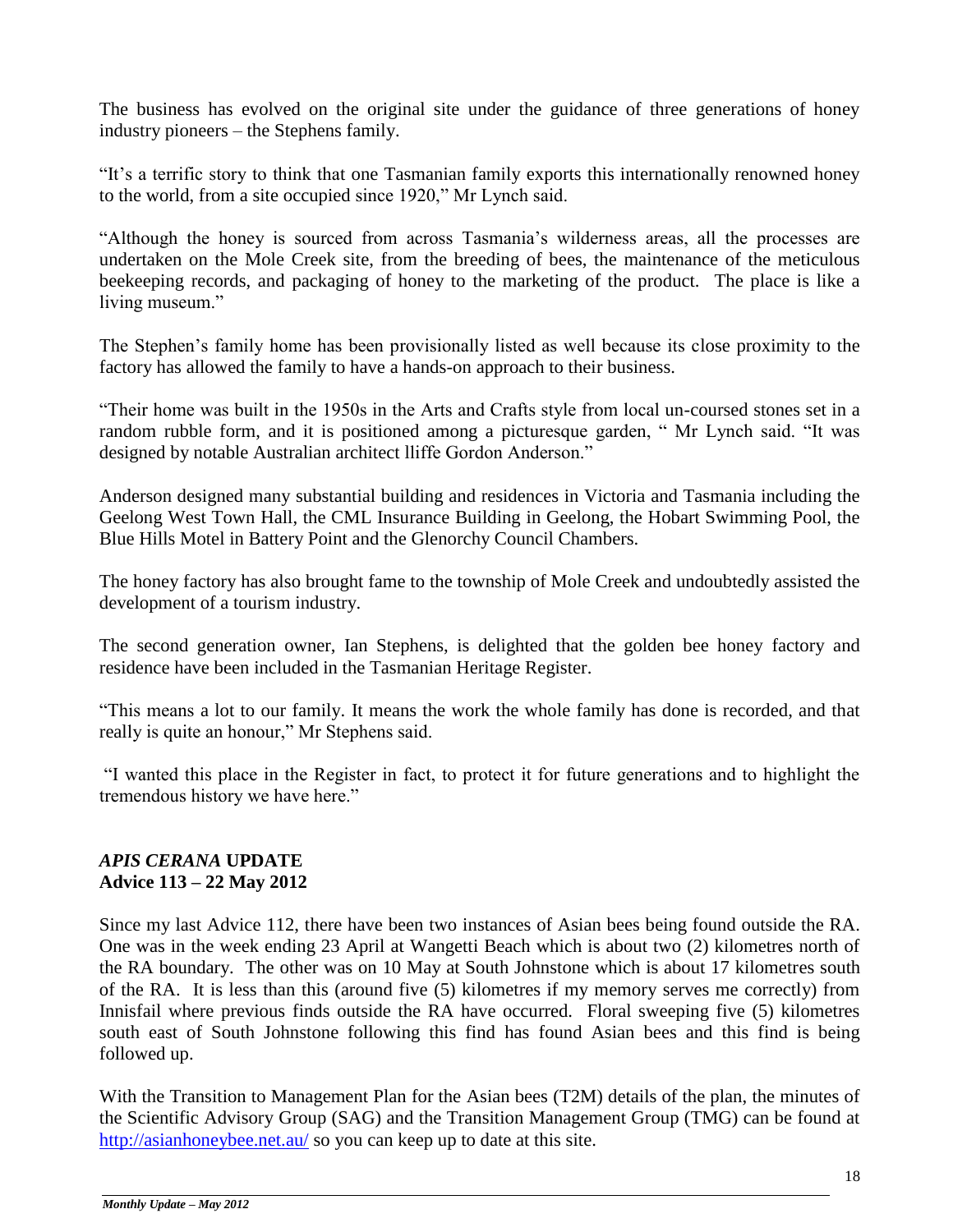The remote poisoning trials continue with 12 nests being trialled so far. There has been a variation in the results which will be on the website.

Checks are still to be made on any nests and swarms destroyed for mites. So far no mites have been detected. Currently it is only passive destruction.

The phone hook-ups with the Queensland DAFF (name change from DEEDI) continue with the next scheduled for 24 May. The proposal looking at the possibility of reducing the restrictions on movements out of the RA, but only within 200 kilometres, has been put on hold following advice from the Commonwealth DAFF. There was concern expressed by Commonwealth DAFF that export of live bees could be affected. As Canada is one of these possibilities, discussions are the be held with Medhat Nasr who is the head of the Importation Committee for the Canadian Association of Professional Apiculturists and acts in an advisory capacity to the Canadian beekeepers and the Government. Medhat is the keynote speaker at the Queensland Beekeepers Association conference next month.

If anyone wants any other information, feel free to contact me at any time. *Trevor Weatherhead* 

| New South Wales Apiarists' Association                   | 24/25 May 2012   |
|----------------------------------------------------------|------------------|
| <b>Tasmanian Beekeepers' Association</b>                 | 5/6 July 2012    |
| Victorian Apiarists' Association                         | 20/21 June 2012  |
| <b>WA Farmers Federation - Beekeeping Section</b>        | 8 June 2012      |
| <b>Queensland Beekeepers' Association</b>                | 14/15 June 2012  |
| South Australian Apiarists' Association                  | 28/29 June 2012  |
| Honey Packers' and Marketers' Association                | <b>June 2012</b> |
| <b>National Council of Crop Pollination Associations</b> | 17 July 2012     |
| <b>Australian Queen Bee Breeders' Association</b>        | <b>TBA</b>       |
| <b>Australian Honey Bee Industry Council</b>             | 6 July 2012      |
| Federal Council of Australian Apiarists' Associations    | 6 July 2012      |

# **2012 ANNUAL GENERAL MEETING AND SECTOR CONFERENCES**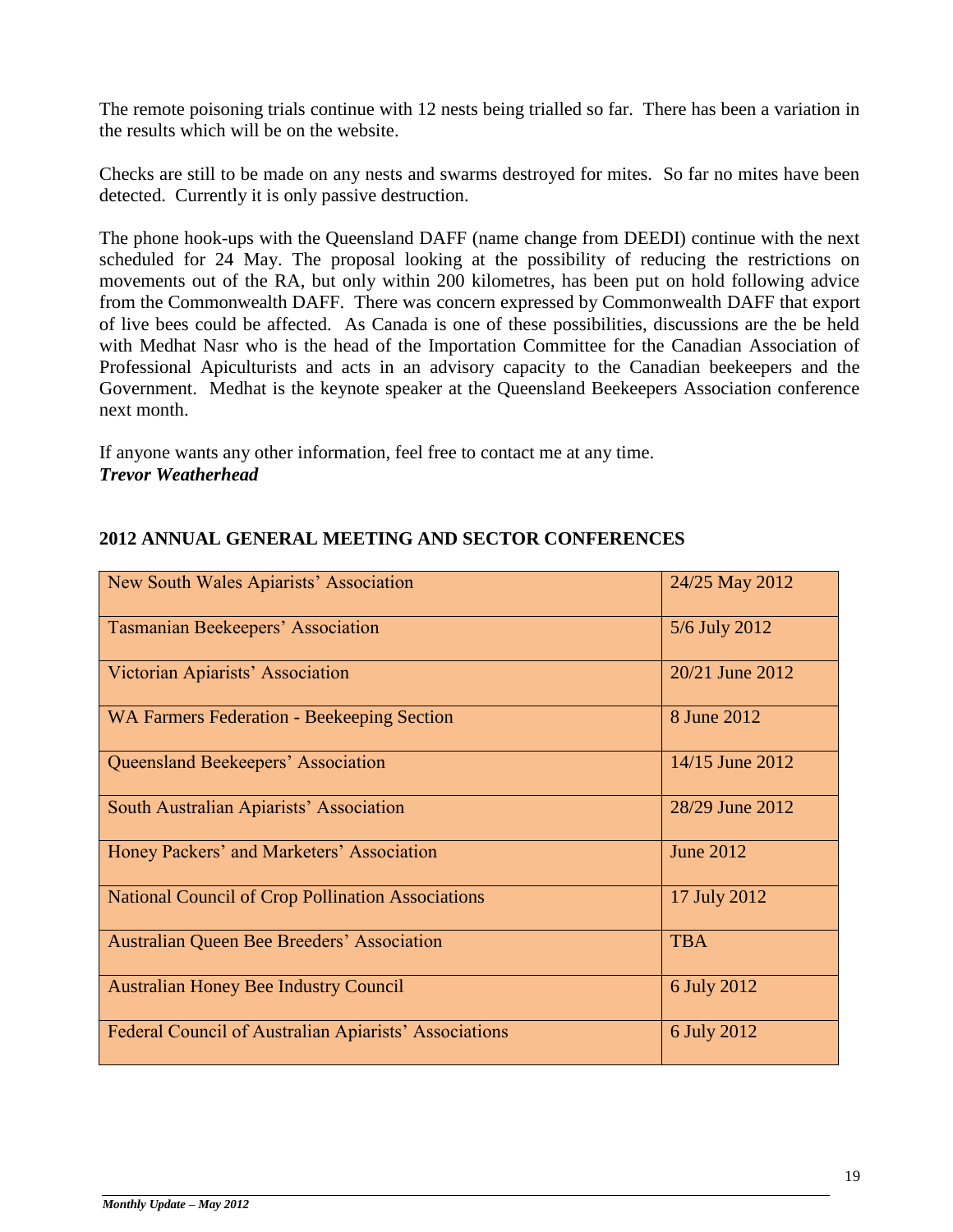#### **CHAIRMAN'S REPORT**

Dear Reader and Apiary Industry Supporter

It has been a difficult year not only for beekeepers but your Industry association.

I would also like to thank all the Producers and Packers who have contributed to the Industry in the past twelve months. Despite the difficult financial position Apiary Industry has had an extremely busy and important twelve months in its history and without your financial support we would undoubtedly be in a much worse position then we are today.

I would like to put on record my thanks to Industry for the honour of representing them as AHBIC Chair. I would also like to thank my fellow directors for their support and of course my family who have made it possible for me to spend the time on Industry affairs whilst being a full-time beekeeper.

**LINDSAY BOURKE CHAIRMAN**

 $\begin{matrix} \times \end{matrix}$ 

**VOLUNTARY CONTRIBUTIONS FOR 2012-2013 WILL BE GRATEFULLY RECEIVED**

# **AUSTRALIAN HONEY BEE INDUSTRY COUNCIL**

PO Box R838, Royal Exchange NSW 1225 **ABN 63 939 614 424** Phone (02) 9221 0911 Fax: (02) 9221 0922 Email: ahbic@honeybee.org.au

## **TAX INVOICE/RECEIPT**

Yes I wish to support my industry and attach:

 $\Box$  Up to 50 hives = \$50.00  $\Box$  51 and over hives = \$1.00 per hive

#### **PAYMENT OPTIONS**

CHEQUE \$ ..................................

DIRECT DEPOSIT:

| Account: |         | Australian Honey Bee Industry Council |                                            |
|----------|---------|---------------------------------------|--------------------------------------------|
| Bank:    |         |                                       | Commonwealth Bank, Maroubra Junction, NSW. |
| BSB:     | 062 198 | Account No.                           | 1022 2090                                  |

\*\*\* Please quote name as reference on statement \*\*\*

|          | I would like to receive the AHBIC Annual Report $\Box$ |  |
|----------|--------------------------------------------------------|--|
| Name:    |                                                        |  |
| Email:   |                                                        |  |
| Address: |                                                        |  |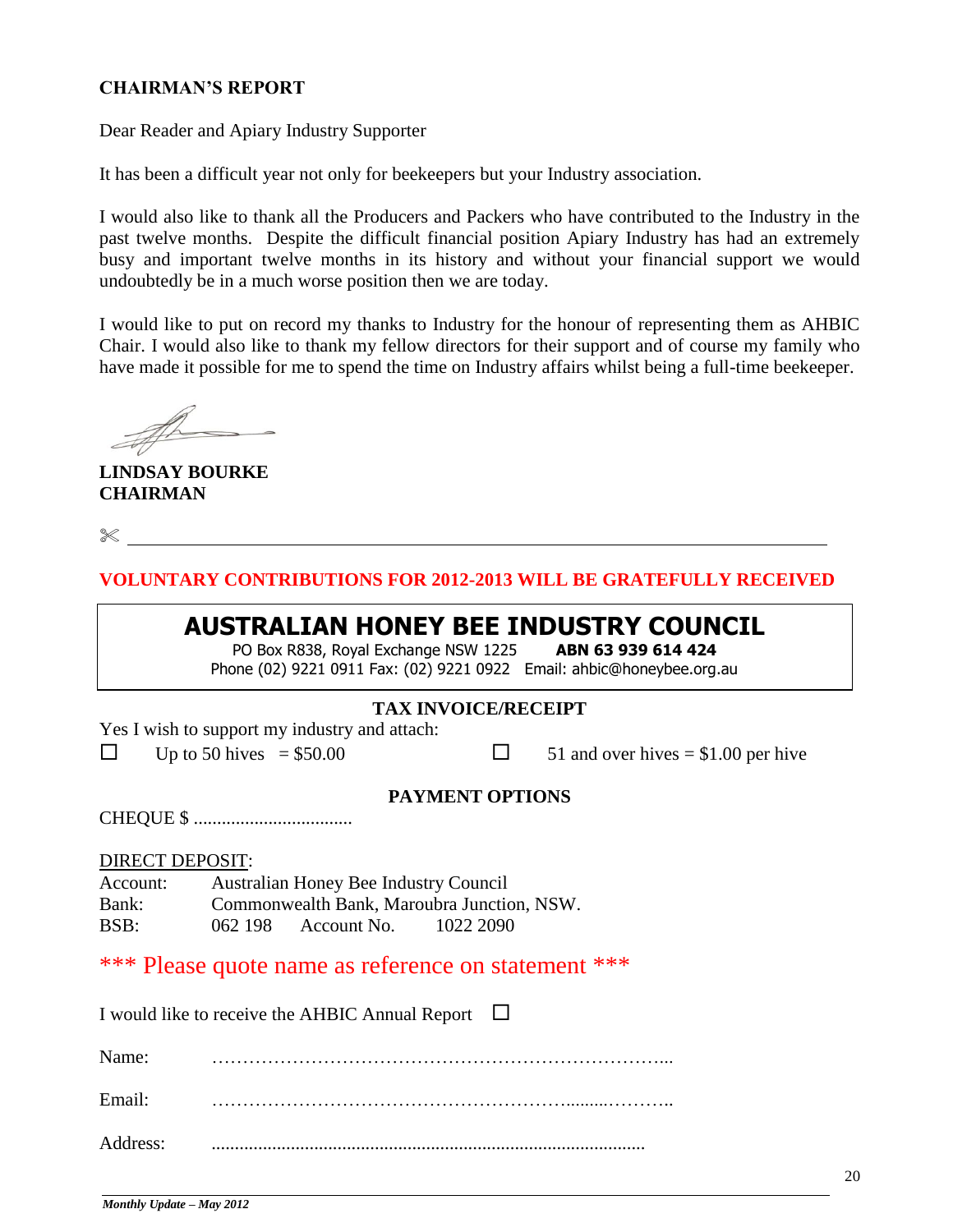# **FUTURE POST ENTRY QUARANTINE ARRANGEMENTS**

In the 2012-13 Budget, the Australia Government has announced funding of \$379.9 million over seven years for the construction and operation of a new post entry quarantine (PEQ) facility for high risk plant and animal imports.

This builds on the government's announcement in the 2011-12 Budget, when a commitment to fund further development of future post entry arrangements (including detailed design work and procurement activities related to land acquisition) was made, along with funds for the maintenance and refurbishment of existing DAFF PEQ facilities.

When the concept design work is complete, the proposal will be referred to the Parliamentary Public Works Committee, which must approve the project before any building work can begin.

The project will replace our current post entry quarantine facilities with a sustainable, reliable facility that adopts modern technology and operating practices. It will deliver a state-of-the-art facility that will consolidate existing animal and plant services into a single, integrated site in Victoria.

The additional detailed design work being undertaken in the next 12 months will help to settle the size, structure and layout of any new facilities. The consolidation of Australia's existing PEQs into one facility in Victoria means that the facility will be of a substantial size.

DAFF Biosecurity has undertaken an extensive stakeholder consultation program to ensure that staff, facility users and interested parties provided input on matters including operational, business and future facility needs, cost estimates and risks and impacts.

This input has supported the effective development and analysis of options for future post entry arrangements, especially on matters such as:

- suggestions for the layout and design of each element of the facility on the Victorian site
- information about recent changes in patterns and volumes of imports through PEQ sites, and views about likely future changes in imports
- views on the potential for improvements in the technical specifications of each building or key structure in the post entry facilities and
- information and data on the scale and complexity of post entry operations.

This process of consultation will continue through ongoing engagement with staff and registered stakeholders.

You can register by emailing the project at: [peqproject@daff.gov.au](mailto:peqproject@daff.gov.au) or by visiting our website: <http://www.daff.gov.au/aqis/quaratine/future-post-entry-quarantine-arrangements>or by calling our toll free number 1800 134 497.

Yours sincerely *Peter Moore*  A/g Assistant Secretary Future Post Entry Quarantine Arrangements Finance and Business Support Division Department of Agriculture, Fisheries and Forestry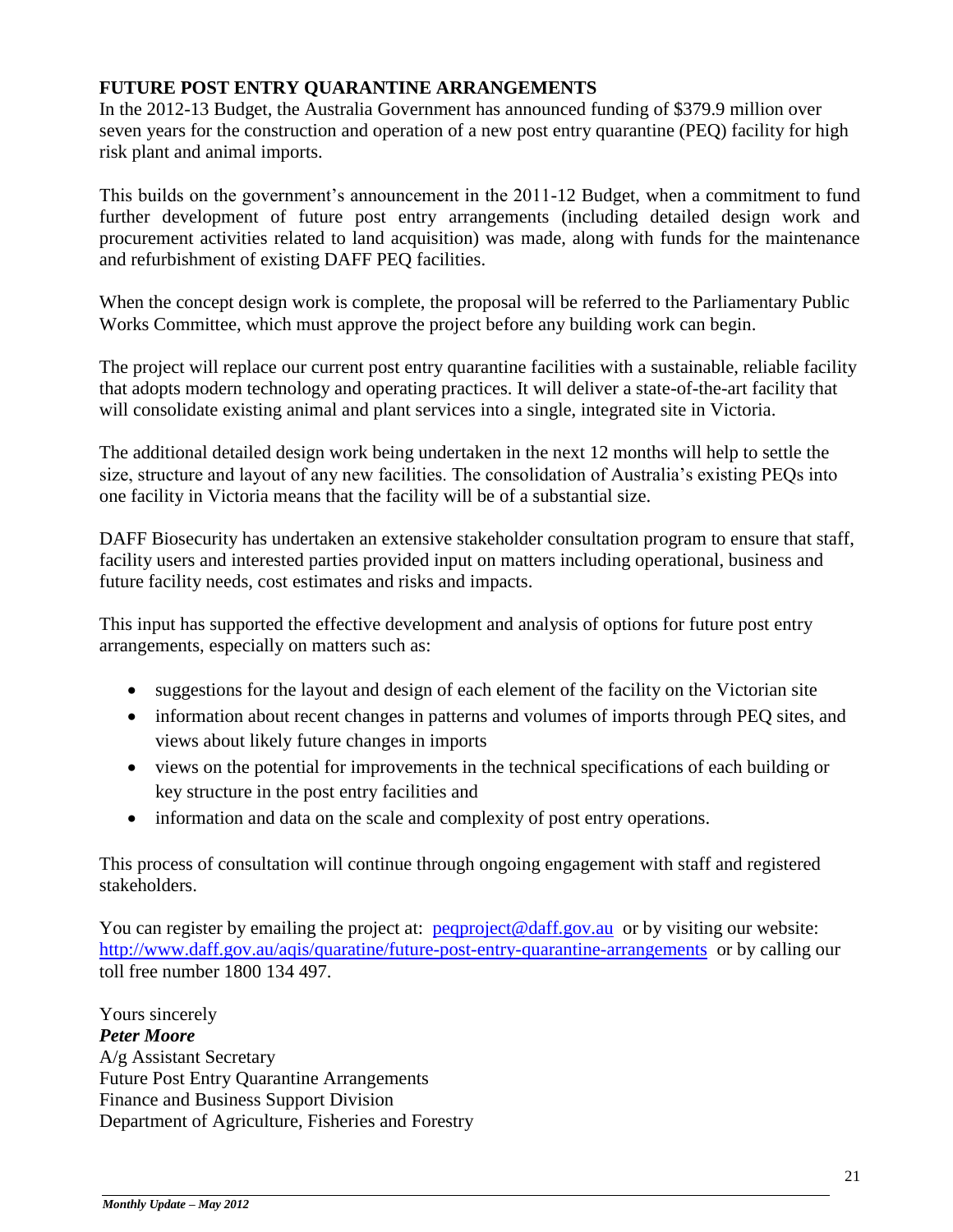## **BUDGET REPLY FROM MINISTER FOR AGRICULTRE**

The 2012-13 Federal Budget delivers a real and continued investment in agriculture and in our regional and rural communities. The Government had to make tough decisions in this year's Budget to deliver a surplus and the fundamental benefits for working Australians that come with it. In making those decisions, this Government also made sure we continued to support policies that keep Australia's farming communities on the front foot.

As Minister for the Agriculture, Fisheries and Forestry, I'm proud of this Government's investment of \$14.3 billion in regional Australia through my portfolio since 2007. This strong investment in our farmers and our wider agriculture sector has continued in today's Budget.

This Government is committed to safeguarding Australia's agricultural sector, our people and our environment and protecting our reputation as a reliable exporter of high-quality food and fibre. A \$524.2 million investment in our biosecurity system from this year's Budget will deliver a state-ofthe-art quarantine facility and strengthen Australia's defences against pests and diseases. The Government is also prioritising the reform of the century-old Biosecurity Act to modernise our legislation, create a responsive and flexible operating environment, and maintain our world-class biosecurity system. All up, the funding announced in the 2012-13 Federal Budget will see more than \$1.6 billion invested in biosecurity by the Australian Government since the Beale review.

Protecting Australia's natural resources more broadly is also a priority for this Government. In this Budget, the Government has committed to continue its flagship Caring for our Country program for another five years. This means an additional \$2.2 billion will be invested from 2013-14 to support sustainable agriculture innovation, weed and pest eradication and management, and better practices to protect our natural resources, among other things. This includes \$200 million funding for Landcare. From July 2013, the Caring for Our Country program will be split into separate but complementary sustainable environment and sustainable agriculture streams, to allow for better decision making processes and a more focused delivery on our priorities. A stream dedicated to agriculture means our farmers and farming communities will directly benefit.

This year's Budget provides an estimated \$235.9 million to match research and development expenditure by Research and Development Corporations (RDCs) in 2012-13. This funding will continue to drive production and growth, as well as consolidate Australia's reputation as a competent, high-quality producer at the domestic and international level. To date, the four budgets handed down by this Government have contributed \$886.3 million in matching expenditure to RDCs. By the end of next financial year, that investment will have climbed to \$1.1 billion.

Hand in hand with these on-the-ground efforts is the Government's existing \$1.7 billion land sector package, which includes \$429 million Carbon Farming Futures Package. Funding is currently being rolled out across the country for research projects which will help farmers get involved and take advantage of the great opportunities the packages provide.

The next year will provide abundant opportunity for our farmers and rural and regional farming communities. In addition to delivering a surplus, the Australian Government is making the investments needed to drive Australia forward and help our farmers and regional communities take advantage of those opportunities.

By investing in agriculture and our farming communities, the Gillard Government is investing in Australia's future.

*Senator Joe Ludwig* **Minister for Agriculture, Fisheries and Forestry**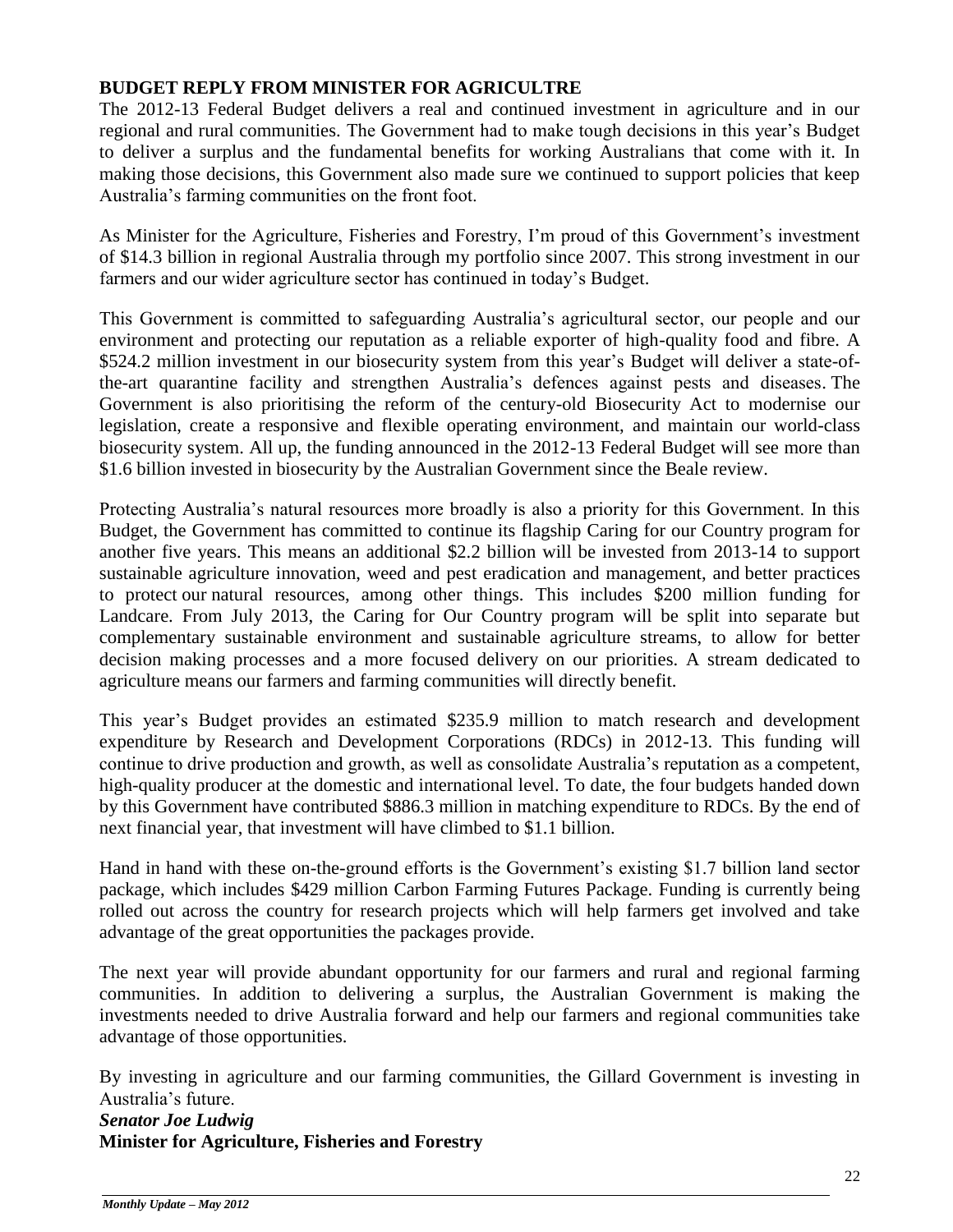#### **2012 - 2013 FEDERAL BUDGET SUMMARY**

Families will inevitably benefit from the 'schoolkid's bonus of either \$820 or \$410 (although this is arguably merely a boost for those most vulnerable to the carbon tax) but the gain is at the expense of the education tax refund which will be removed. Further, the Family Tax Benefit Part A will increase by \$300 for families with one eligible child and \$600 for two or more children however the benefit will be limited to children under 18 years of age.

Business taxpayers are confronted with a similar scenario. The loss carry back initiative will assist some companies with their cash flows however this is offset by a scrapping of the announced reduction in the company tax rate to 29% and significant limitations will be placed on access to LAFHA benefits which will increase the cost of the temporary relocation of employees.

There are budget announcements which will be of great concern to Australians who seek to maximise their savings both now and in the longer term, in particular:

- The scrapping of the 50% discount in respect of assessable interest income which was to commence from 1 July 2013; and
- The deferral until 1 July 2014 of the higher concessional contribution cap of \$50,000 for persons over 50 years of age with superannuation account balances below \$500,000.

High net worth individuals will no doubt have been expecting the increase in tax on concessional superannuation contributions but would have been less prepared for the limitations placed on availability of the employment termination payment offset and the means testing of the net medical expense tax offset.

The key measures announced in the federal budget which both "give" and "take away" are summarised below.

#### **INDIVIDUAL AND FAMILY TAX MEASURES**

#### *INDIVIDUALS*

Personal income Tax rates - residents (2012-13 year) These tax rates were announced when the carbon tax legislation was enacted and were confirmed in the Budget:

- Taxable income up to \$18,200 0% Rate
- Taxable income from \$18,201 to \$37,000 19% Rate
- Taxable income from \$37,001 to \$80,000 32.5% Rate
- Taxable income from \$80,001 to \$180,000 37% Rate
- Taxable income over \$180,000 45% Rate

#### Personal income Tax rates - non residents

From 1 July 2012, the first two marginal tax rate thresholds will be merged into a single threshold. The marginal rate for this threshold will align with the second marginal tax rate for residents (32.5 per cent) and will apply to all taxable income below \$80,000. From 1 July 2015, the same marginal rate will again rise from 32.5 per cent to 33 per cent. The tax-free threshold will be increased to \$18,200 from 1 July 2012.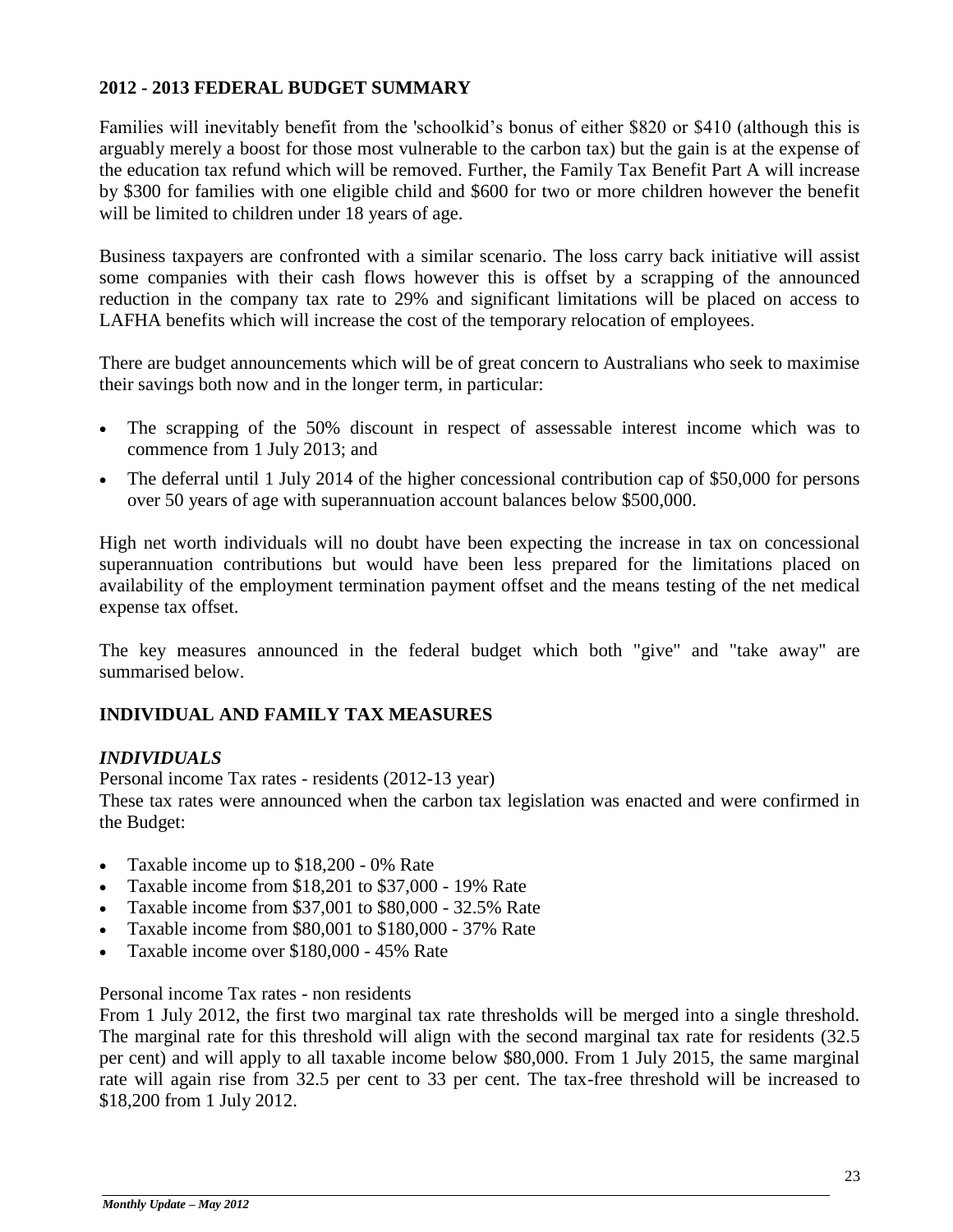Employment Termination Payment Tax Offset

From 1 July 2012, only that part of an ETP, which takes a person's total annual taxable income (including the ETP) to no more than \$180,000 will receive the ETP tax offset.

Amounts above this whole-of-income cap will be taxed at marginal rates. The whole-of-income cap will complement the existing ETP cap (\$175,000 in 2012-13, indexed). The ETP tax offset ensures that ETPs up to the ETP cap are taxed at a maximum tax rate of 15 per cent for those over preservation age and 30 per cent for those under preservation age.

Existing arrangements will be retained for certain ETPs relating to genuine redundancy (including to those aged 65 and over), invalidity, compensation due to an employment-related dispute and death.

#### Net medical expenses tax offset

From 1 July 2012, people with adjusted taxable income above the Medicare levy surcharge thresholds (\$84,000 for singles and \$168,000 for couples or families in 2012-13), will face an increased threshold before being able to claim this offset (the threshold for the 2012 income year was \$2,000). The offset threshold is to be increased to \$5,000 (indexed annually thereafter) and the rate of reimbursement will be reduced to 10% for eligible out of pocket expenses incurred. People with income below the surcharge thresholds will be unaffected by this measure.

#### Consolidate the dependency offsets into one

The following offsets are to be consolidated; the invalid spouse, carer spouse, housekeeper, housekeeper (with child), child-housekeeper, child-housekeeper (with child), invalid relative and parent/parent-in-law tax offsets.

The new consolidated offset will be based on the highest rate of the existing offsets it replaces, resulting in an increased entitlement for many of those eligible for this measure.

Taxpayers who are currently eligible to claim more than one offset amount in respect of multiple dependants who are genuinely unable to work will still be able to do so.

#### Mature Age Worker Tax Offset phase-out

The Government will phase out the mature age worker tax offset (MAWTO) from 1 July 2012 for taxpayers born on or after 1 July 1957. Access to the MAWTO will be maintained for taxpayers who are aged 55 years or older in 2011-12.

#### Medicare levy low income thresholds

The Government will increase the Medicare levy low income thresholds to \$19,404 for individuals and \$32,743 for families for the 2011-12 income year, with effect from 1 July 2011. The additional amount of threshold for each dependent child or student will also increase to \$3,007.

The Medicare levy threshold for single pensioners below Age Pension age will also increase to \$30,451 for the 2011-12 income year, with effect from 1 July 2011. This increase will ensure that pensioners below Age Pension age do not pay the Medicare levy when they do not have an income tax liability.

Measures from previous budgets that have been discontinued

The Government will not proceed with the 2010-11 Budget measure of a 50 per cent discount for assessable interest income which was due to commence on 1 July 2013.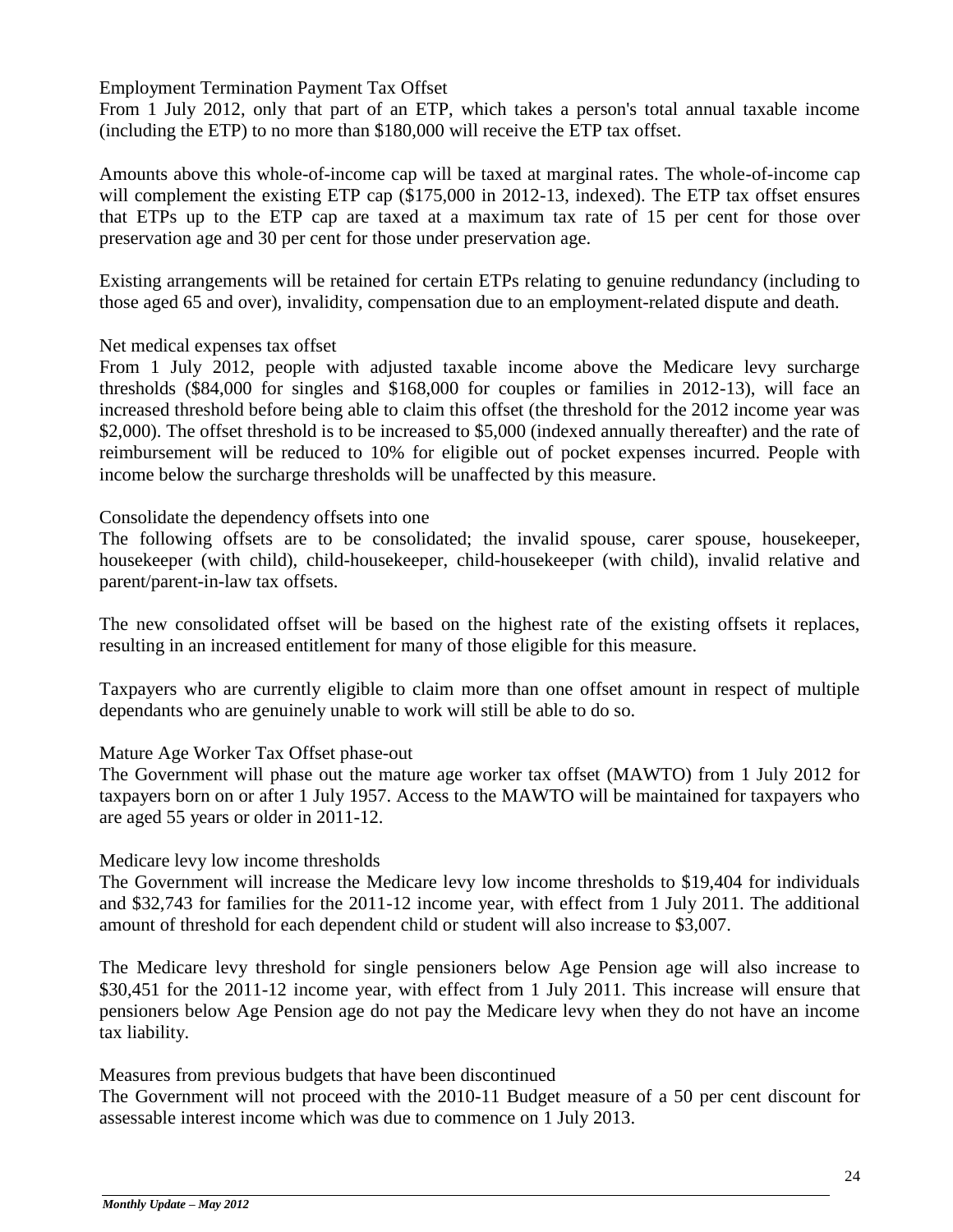The Government will not proceed with the 2010-11 Budget measure to introduce a standard deduction for work related expenses which was due to commence on 1 July 2013.

## **FAMILIES**

Parenting Payment (PP) - changed eligibility for 1 July 2006 grandfathered recipients From 1 January 2013; all PP recipients who were on payment prior to 1 July 2006 will be assessed under the same eligibility requirements as new PP recipients. Under this measure grandfathered recipients with their youngest child aged six years or over (for partnered recipients) or eight years or over (for single recipients) will cease to be eligible for PP and will transition onto New start Allowance (NSA) unless they move into employment.

Parents who transition onto NSA will be eligible for the more generous income test taper that will take effect from 1 January 2013. The new more generous income test reduces NSA payments by 40 cents (rather than the previous 50 cents) for every dollar of income earned above the income-free area (currently \$62 per fortnight).

#### New income support supplement

The supplement will be an ongoing, non-taxable payment to recipients of New start Allowance, Sickness Allowance, Youth Allowance, Austudy, ABSTUDY, Special Benefit, Parenting Payment Single, Parenting Payment Partnered, Transitional Farm Family Payment and the Exceptional Circumstances Relief Payment. The new supplement will provide \$210 per annum for eligible singles and \$175 per annum for each member of an eligible couple.

The supplement will be paid in two instalments, in March and September each year, with the first payment commencing on 20 March 2013.

Family Tax Benefit Part A - change to age of eligibility/increased payments

From 1 January 2013, the Government will limit eligibility for Family Tax Benefit (FTB) Part A to young people under 18 years of age or, where a young person remains in secondary school, the end of the calendar year in which they turn 19. Individuals who no longer qualify for FTB Part A may be eligible to receive Youth Allowance subject to usual eligibility requirements. The maximum payment rate will increase by \$300 per annum for families with one child and \$600 per annum for two or more children from 1 July 2013.

#### Replacing the Education Tax Refund with a Schoolkids Bonus

From January 2013, every family with a child at school will be paid \$410 per annum for each primary school student and \$820 per annum for each secondary school student. All eligible families will receive the full rate of payment and will no longer need to keep receipts as proof of expense, or wait until lodging their income tax return to obtain the benefit.

Eligibility for the payment will remain open to families with children enrolled and attending school who are in receipt of Family Tax Benefit Part A (FTB A) or other qualifying income support payments or allowances under a prescribed educational scheme that precludes the family from receiving FTB A. This measure will replace the Education Tax Refund.

#### **KEY BUSINESS MEASURES**

Company tax loss carry-back scheme

The Government will allow companies (and entities taxed like companies) to carry-back tax losses to offset previous profits so as to provide a refund of tax previously paid.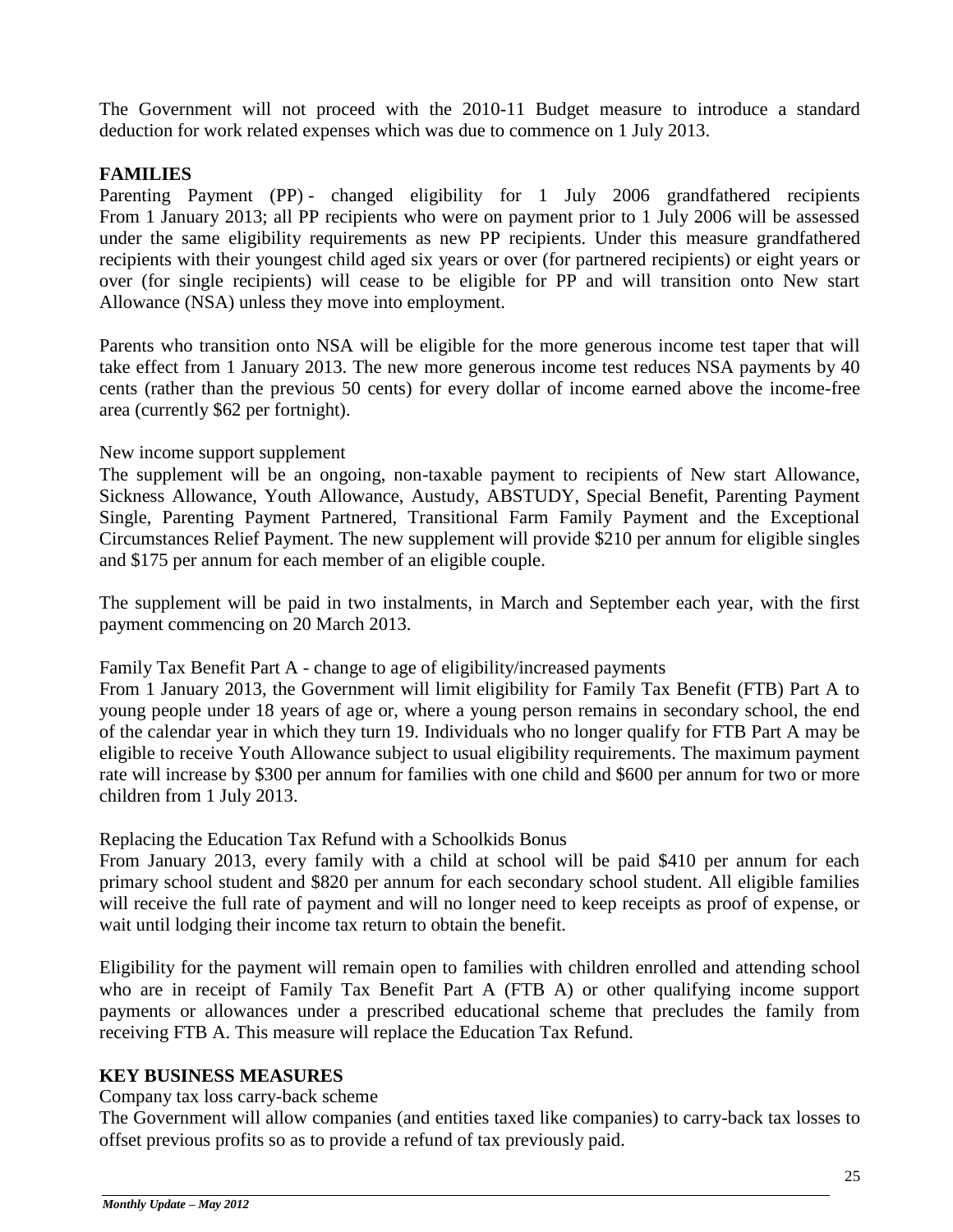A one year loss carry-back will apply in 2012-13, where tax losses incurred in that year can be carried back and offset against tax paid in 2011-12.

For 2013-14 and later income years, tax losses can be carried back and offset against tax paid up to two years earlier.

Losses of up to \$1 million can be carried back for each year, providing a cash benefit of up to \$300,000.

The measure will apply to revenue losses only, will be subject to integrity rules and will be limited to a company's franking account balance.

Immediate write off for Small Business Entities

From 1 July 2012, small business entities (with a turnover of less than \$2 million) will be able to:

- instantly write-off the first \$5,000 of a new or used motor vehicle
- immediately write off each eligible business asset they buy costing less than \$6,500 per asset This confirms initiatives previously announced by the Government.

Reduction in Company Tax Rate

The proposed measure to lower the company tax rate from 2013/14 will not proceed. The Government will also not implement the proposed early start to the company tax rate cut for small business entities from the 2012-13 income year.

# **SUPERANNUATION**

Reduction of superannuation tax concessions for high income taxpayers

From 1 July 2012 the contributions tax paid on concessional contributions for individuals with income greater than a threshold figure of \$300,000 will increase from the current 15% rate to the higher rate of 30%.

The definition of 'income' under this measure is expected to include taxable income, concessional superannuation contributions, adjusted fringe benefits, total net investment loss, target foreign income, tax-free government pensions and benefits, less child support.

Concessional contributions include all employer contributions (both superannuation guarantee and salary sacrifice contributions) and personal contributions for which a deduction has been claimed; for members of defined benefit funds (both funded and unfunded schemes), concessional contributions include all of their notional employer contributions.

For incomes near the threshold of \$300,000, where the taxpayer's income excluding their concessional contributions is less than the threshold, but the inclusion of their concessional contributions exceeds the threshold, the reduced tax concession (or higher contributions tax) will only apply to the part of the contributions that are in excess of the threshold.

Treasury will consult with the superannuation industry and other relevant stakeholders on further design and implementation details.

*Note 1: Reduced tax concessions or a higher contributions tax will not apply for the contributions that exceed the cap. These will be taxed (as currently) under the excess contributions tax regime.*